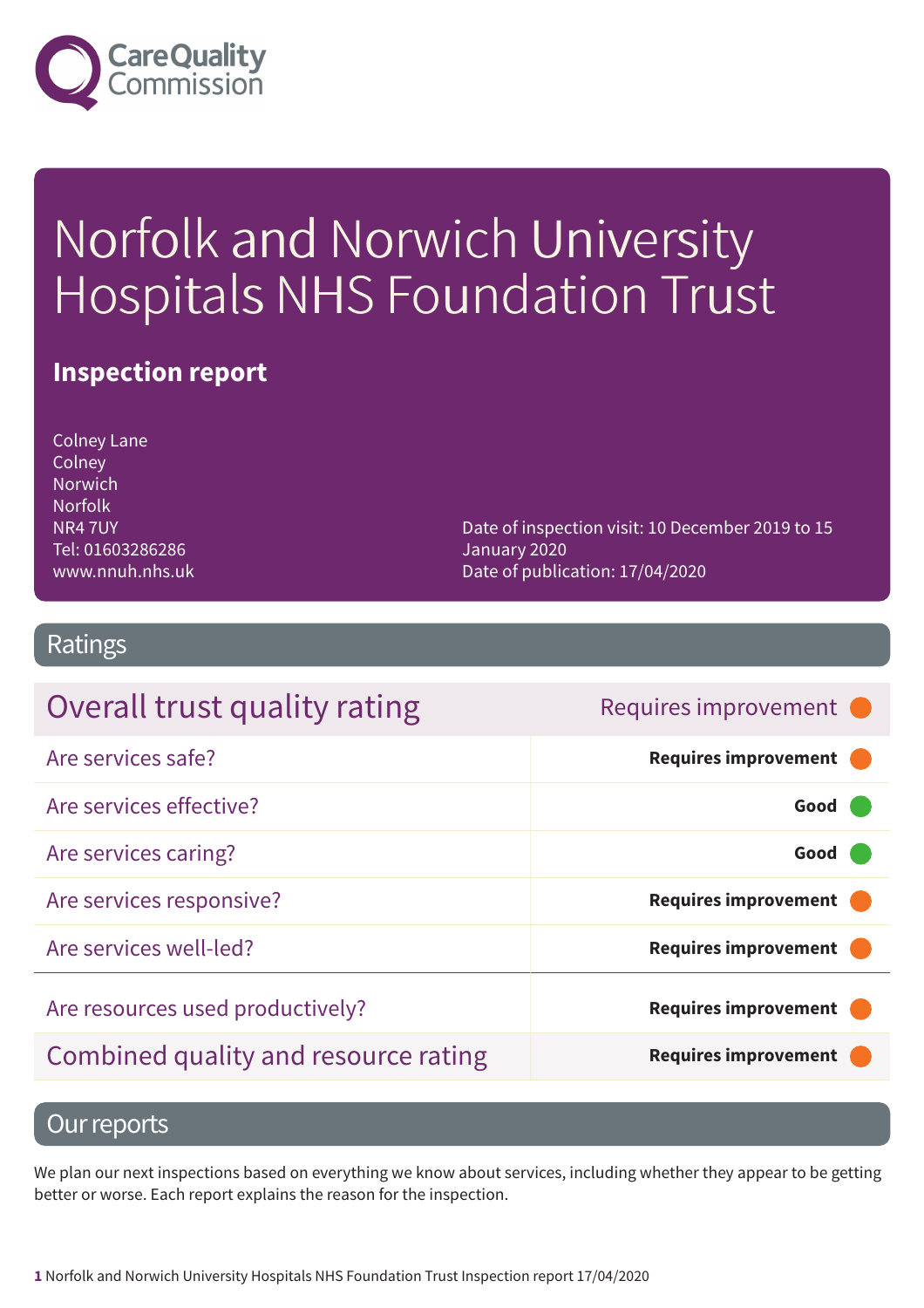This report describes our judgement of the quality of care provided by this trust. We based it on a combination of what we found when we inspected and other information available to us. It included information given to us from people who use the service, the public and other organisations.

We rated well-led (leadership) from our inspection of trust management, taking into account what we found about leadership in individual services. We rated other key questions by combining the service ratings and using our professional judgement.

We award the Use of Resources rating based on an assessment carried out by NHS Improvement. Our combined rating for Quality and Use of Resources summarises the performance of the trust taking into account the quality of services as well as the trust's productivity and sustainability. This rating combines our five trust-level quality ratings of safe, effective, caring, responsive and well-led with the Use of Resources rating.

This report is a summary of our inspection findings. You can find more detailed information about the service and what we found during our inspection in the related Evidence appendix.

The Evidence appendix appears under the Reports tab on our website here: www.cqc.org.uk/provider/RM1/reports. A detailed Use of Resources report is available under the Inspection summary tab (www.cqc.org.uk/provider/RM1/ inspection-summary).

### Background to the trust

Norfolk and Norwich University Hospitals NHS Foundation Trust operates primarily across two sites:

- Norfolk and Norwich University Hospital (NNUH) this was built in 2001 and is based on the Norwich Research Park. Care is provided for a tertiary catchment area from Norfolk and neighbouring counties across the sustainability and transformation partnership (STP)
- Cromer and District Hospital this was rebuilt by the Trust in 2013. It has a minor injuries unit and provides a range of outpatient and day-case services

The trust has made significant investments in additional capacity, which includes additional inpatient facilities, four new interventional radiology laboratories and a fourth cardiac catheter laboratory which are due to open in Spring 2020. The Trust also recently opened a new positron emission tomography computed tomography (PET CT) scanner. At Cromer hospital, a new ambulatory cancer centre is planned to open in 2021 in partnership with Macmillan cancer.

The trust opened the Quadram Institute in December 2018 in research partnership. This houses the largest endoscopy unit in Europe and research facilities, providing teaching and clinical training to a wide range of health professionals in partnership with the University of East Anglia and the Norwich Medical School. The trust also hosts the National Institute for Health Research (NIHR) clinical research network for the Eastern region.

The trust is involved in partnership working across the healthcare system, including joint clinical appointments with neighbouring trusts, a shared electronic prescribing system, an STP wide urgent and emergency care delivery board and a referral to treatment (RTT) management board which works across the system to support delivery against key targets.

The trust has also embarked upon an STP sponsored programme to redesign acute service provision across three acute hospital sites. This work will result in NNUH becoming the lead provider for a range of services across the county.

*(Source: Routine Provider Information Request (RPIR) – Acute context tab)*

#### **Hospital sites at the trust**

A list of the hospitals at Norfolk and Norwich University Hospitals NHS Foundation Trust is below.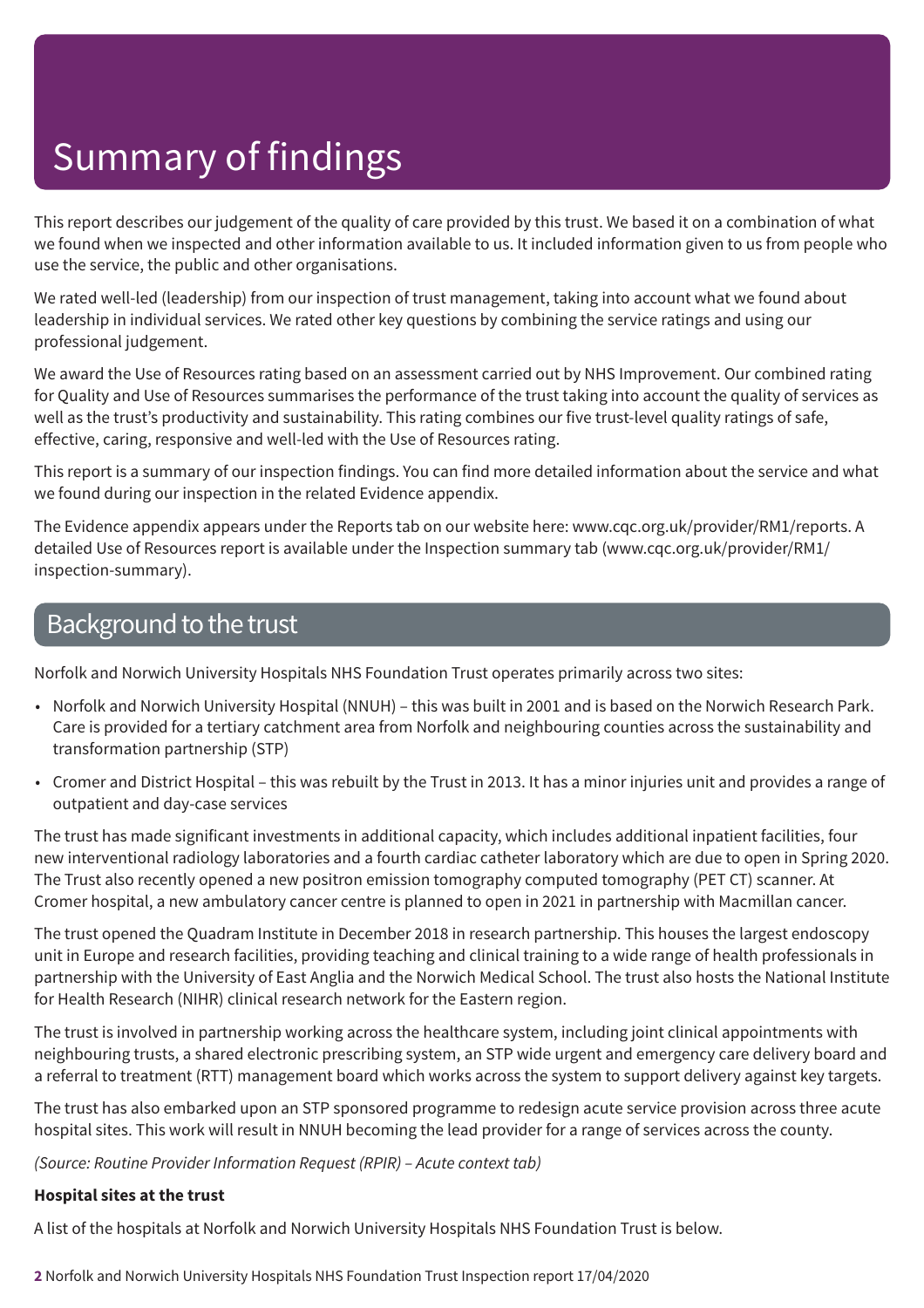*(Source: Routine Provider Information Request (RPIR) – Sites tab)*

### Overall summary

Our rating of this trust stayed the same since our last inspection. We rated it as Requires improvement  $\rightarrow$   $\leftarrow$ 

### **What this trust does**

Norfolk and Norwich University Hospital NHS Foundation Trust provides acute, maternity and some community health services.

Acute services are provided at the Norfolk and Norwich Hospital and encompasses urgent and emergency care, planned medical and surgical care, critical care, maternity, neonatal and paediatric care, end of life care and diagnostic and therapy services.

The trust has over 1100 inpatient beds and around 10, 000 staff.

There is a minor injuries unit, day procedure unit and outpatients' services provided at Cromer.

### **Key questions and ratings**

We inspect and regulate healthcare service providers in England.

To get to the heart of patients' experiences of care and treatment, we ask the same five questions of all services: are they safe, effective, caring, responsive to people's needs, and well-led?

Where we have a legal duty to do so, we rate the quality of services against each key question as outstanding, good, requires improvement or inadequate.

Where necessary, we take action against service providers that break the regulations and help them to improve the quality of their services.

### **What we inspected and why**

We plan our inspections based on everything we know about services, including whether they appear to be getting better or worse. The trust was placed in special measures in June 2018 following significant concerns found in several services and was told it must take action to improve.

We inspected four acute core services provided by the trust as part of our continual checks on the safety and quality of healthcare services.

We also inspected the well-led key question for the trust overall. We summarise what we found in the section headed is this organisation well-led?

### **What we found**

### Overall trust

Our rating of the trust stayed the same. We rated it as requires improvement because:

• We rated safe, responsive and well led as requires improvement and caring as good. Effective went up from requires improvement to good. Ratings for four key questions, safe, caring, responsive and well led remained the same whilst effective improved. The rating for the well led question at trust level remained the same as requires improvement.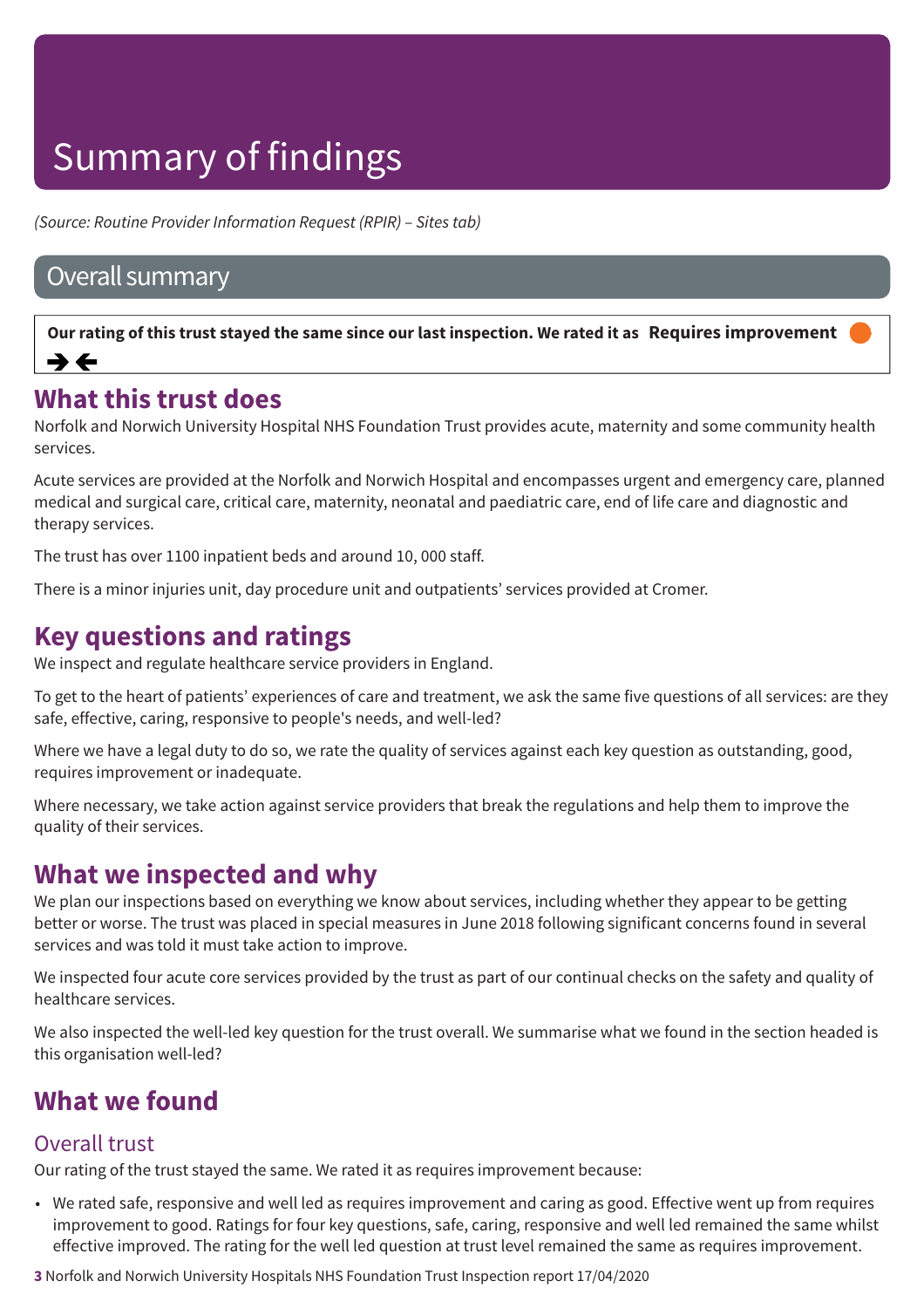• We rated two of the trust's four acute core services as requires improvement (urgent and emergency care and surgery), one as good (outpatients) and one as outstanding (end of life care). Overall ratings for urgent and emergency care and surgery remained the same, and outpatients and end of life care had improved. In rating the trust, we took into account the current ratings of the four services not inspected this time.

On the basis of this inspection, the Chief Inspector of Hospitals has recommended that the trust is removed from special measures.

### Are services safe?

Our rating of safe stayed the same. We rated it as requires improvement because:

- There continued to be issues with mandatory training completion in the core services mainly related to medical staff training.
- In some areas, such as the emergency department, there were vacancies. In the emergency department there was not the correct skill mix in the department, particularly amongst consultant and specialist trainee staff. In surgery, staffing did not always meet planned numbers.
- Medicines were not stored securely or managed properly across the core services.
- Records in surgery and outpatients were not always up to date and were not stored securely in a number of areas.
- In outpatients we found that staff did not always report incidents.

However,

- Infection prevention and control was managed well. We saw staff following policy and were 'bare below the elbows' in clinical areas.
- There was improved understanding of and application of safeguarding within the trust.
- Patients at risk of deterioration were generally managed well with staff clear on the steps they should take if they had concerns about patients.
- In surgery, urgent and emergency care and end of life care, staff recognised and reported safety incidents well.
- There had been significant improvement in mental health services in the emergency department.

### Are services effective?

Our rating of effective improved. We rated it as good because:

- All the services we inspected followed national guidance and there was clear evidence based practice. Staff understood their responsibilities under the Mental Health Act 1983.
- There had been significant improvement across the services in staffs understanding and application of the Mental Capacity Act 2005.
- We saw excellent multidisciplinary working in most areas we inspected. Patients were the clear focus of professional discussions.
- Patients received pain relief in a timely way.
- Staff gave patients enough food and drink to meet their needs and improve their health. They used special feeding and hydration techniques when necessary.
- Staff had access to up to date information, policies and guidance. All staff we spoke with could access this information.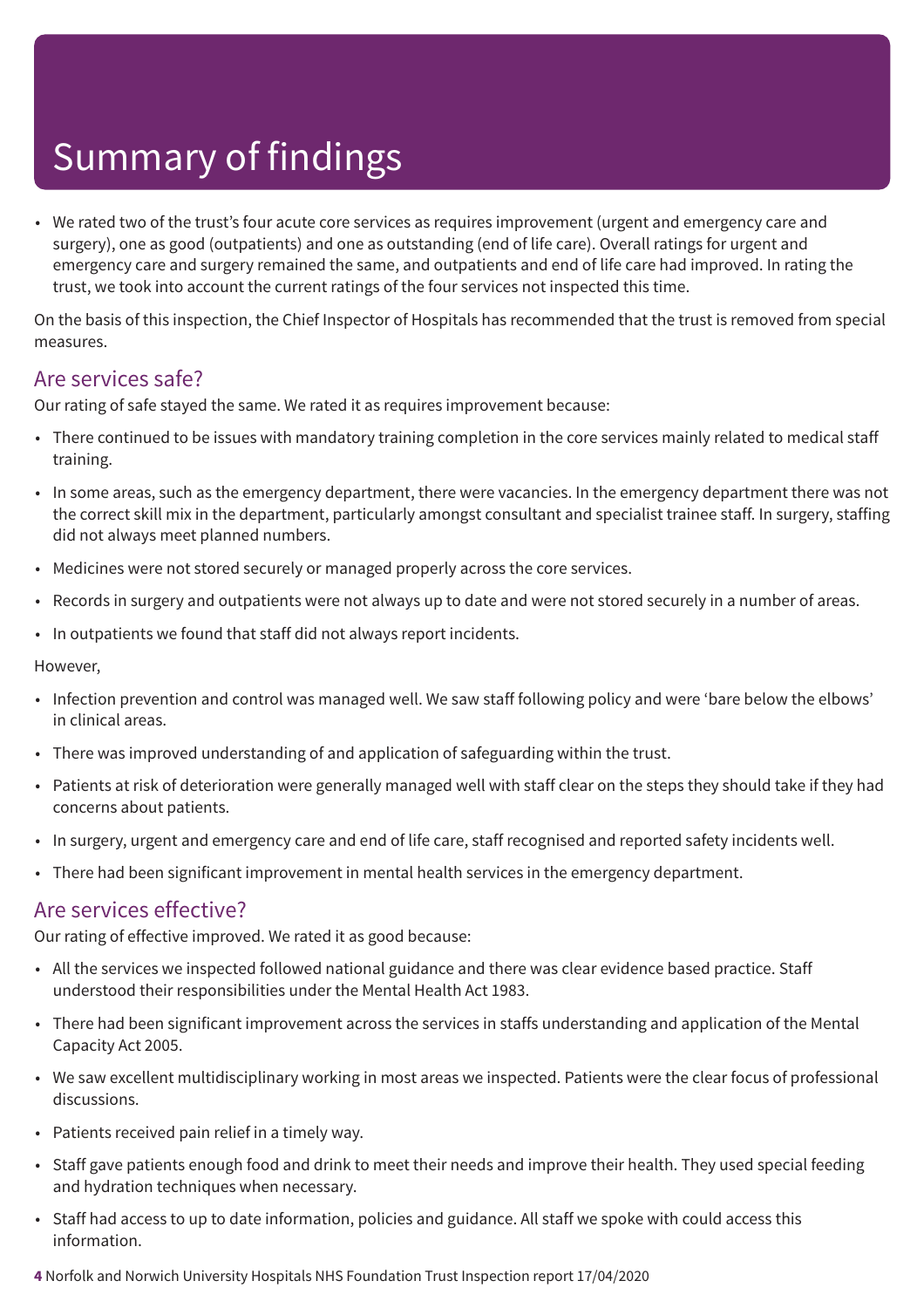### Are services caring?

Our rating of caring stayed the same. We rated it as good because:

- We saw numerous examples of staffing treating patients with compassion and kindness, respecting their privacy and dignity.
- Staff clearly took account of patient's individual needs and actively involving patients' families in discussions.
- Staff provided emotional support to patients, families and carers to minimise their distress. They understood patient's personal, cultural and religious needs.
- In end of life care patients staff went beyond what would be expected to provide them with care. Relatives were equally empowered to support patients care.

### Are services responsive?

Our rating of responsive stayed the same. We rated it as requires improvement because:

- The trust had ongoing demand, flow and capacity issues which we observed across the services we inspected. Whilst there were plans in place to address this, the impact on patient care was still apparent.
- People did not always access the service when they needed it. In the emergency department, surgery and outpatients waiting standards were not always met including referral to treatment times for a number of specialities. In the emergency department there were delays in admitting patients after a decision to admit was made. This represented ongoing issues with demand and capacity at the trust.

#### However,

- Across the series we found that staff took account of patients' individual needs and preferences. Staff made reasonable adjustments to help patients access services and meet their need whilst they were inpatient. They coordinated care with other services and providers.
- It was easy for people to give feedback and raise concerns about care received. The service treated concerns and complaints seriously, investigated them and shared lessons learned with all staff. The service included patients in the investigation of their complaint.
- In end of life care we found that the service responded quickly, within 24 hours to almost all patients. There was a proactive approach to understanding and meeting the needs and preferences of different groups of people.

### Are services well-led?

Our rating of well-led stayed the same. We rated it as requires improvement because:

- There was ongoing cultural concerns in some teams in the emergency department. This was challenging and impacted on relationships, decision making and patient flow. Whilst culture was improving, there remained pockets of staff who felt undervalued with poor morale.
- The services did not meet national performance targets for seeing and treating patients, which impacted on patient outcomes.
- The recent changes in the emergency department leadership were not fully imbedded and required additional time to improve the department's overall performance.

#### However,

• Leadership in the divisions were stronger and clearly sighted on their challenges and risks.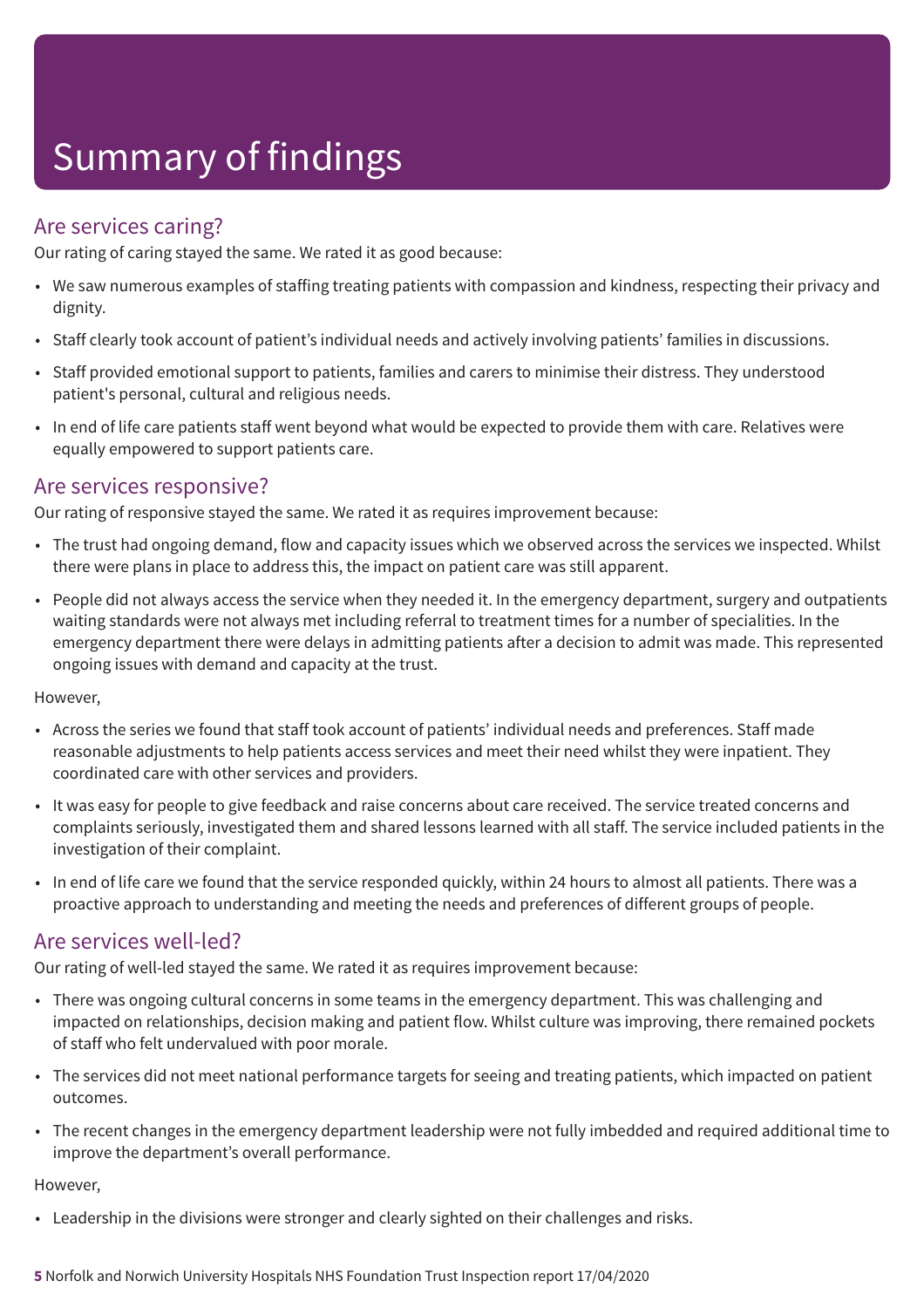- Governance was improved within the divisions with staff aware of accountabilities. There were regular governance meetings which clearly fed into wider trust governance though governance in the divisions needed further embedding.
- There was improved risk management and appropriate actions were taken to mitigate risks.
- There was a clear commitment to innovation and quality improvement in the staff we spoke with who felt supported in moving the quality improvement agenda forward.
- In end of life care we found there was compassionate, inclusive and effective leadership. Leaders had the skills and abilities to run the service. Leaders had a deep understanding of issues, challenges and priorities in their service, and beyond and managed the priorities and issues the service faced.

### Use of resources

Our rating of stayed the same. We rated it as requires improvement because:

We rated the use of resources at this NHS foundation trust as Requires Improvement. The NHS foundation trust was last assessed in February 2019 (nine months from the date of this assessment), and although there have been some actions taken to improve workforce and service productivity, it was too early to evaluate their impact. The metrics associated with the costs of delivering activity had not yet been updated and several initiatives had either recently been implemented or were just being scoped. For areas where the assessment data had been updated, the NHS foundation trust's performance is variable. It continues to compare well against some clinical services productivity metrics but its performance against constitutional operational standards has declined and its financial position continues to deteriorate.

### Combined quality and resource

Our rating of stayed the same. We rated it as requires improvement because:

- We rated safe, responsive and well led as requires improvement, and effective and caring as good.
- We took into account the current ratings of the core services at the Norfolk and Norwich Hospital not inspected at this time.
- The overall rating for the trust's acute location stayed the same.
- The trust was rated requires improvement for use of resources.

### **Ratings tables**

The ratings tables in our full report show the ratings overall and for each key question, for each service, hospital and service type, and for the whole trust. They also show the current ratings for services or parts of them not inspected this time. We took all ratings into account in deciding overall ratings. Our decisions on overall ratings also took into account factors including the relative size of services, and we used our professional judgement to reach fair and balanced ratings.

### **Outstanding practice**

We found examples of outstanding practice.

For more information, see the Outstanding practice section of this report.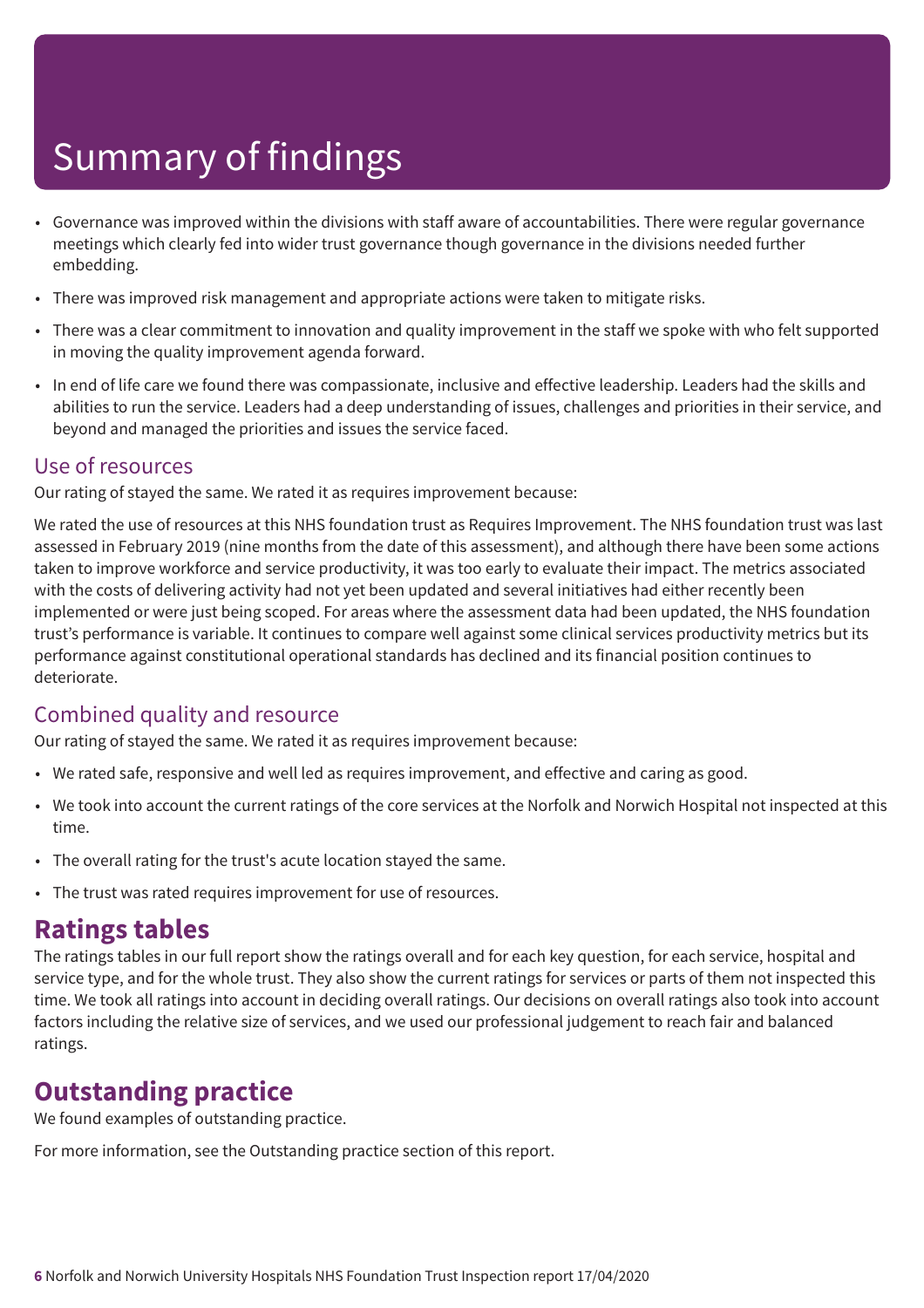### **Areas for improvement**

We found areas for improvement including a number of breaches of legal requirements that the trust must put right. We found minor concerns that the trust should improve to comply with a minor breach that did not justify regulatory action, to prevent breaching a legal requirement, or to improve service quality.

For more information, see the Areas for improvement section of this report.

### **Action we have taken**

We issued three requirement notices to the trust. That meant the trust had to send us a report saying what action it would take to meet these requirements.

Our action related to breaches of legal requirements at a trust-wide level and three of the four core services.

For more information on action we have taken, see the sections on Areas for improvement and Regulatory action.

### **What happens next**

We will make sure that the trust takes the necessary action to improve its services. We will continue to monitor the safety and quality of services through our continuing relationship with the trust and our regular inspections.

### Outstanding practice

We found the following outstanding practice:

For the trust

• There was a clear and enhanced commitment to research within the organisation. There was a dedicated deputy medical director for research and an ambitious plan to significantly increase the amount of research conducted.

For surgery:

• There were innovations in surgery which included the service development of intrabdominal chemotherapy. This would make the trust only the third centre to offer this treatment.

For end of life care:

- The specialist palliative care team (SPCT) provided a seven-day service including medical input.
- The SPCT attended 99% of patients within 48 hours of referral.
- Every patient who was receiving specialist palliative care was reviewed by a specialist palliative care consultant at least weekly.
- Palliative and end of life care training was part of the induction programme for all medical and nursing staff joining the trust.
- The SPCT provided outpatient clinics in three different locations to reduce the travelling distance for patients using the service.
- Relatives visiting the bereavement office to collect the patient's medical care certificate could visit the registrar to register the patient's death at the same time.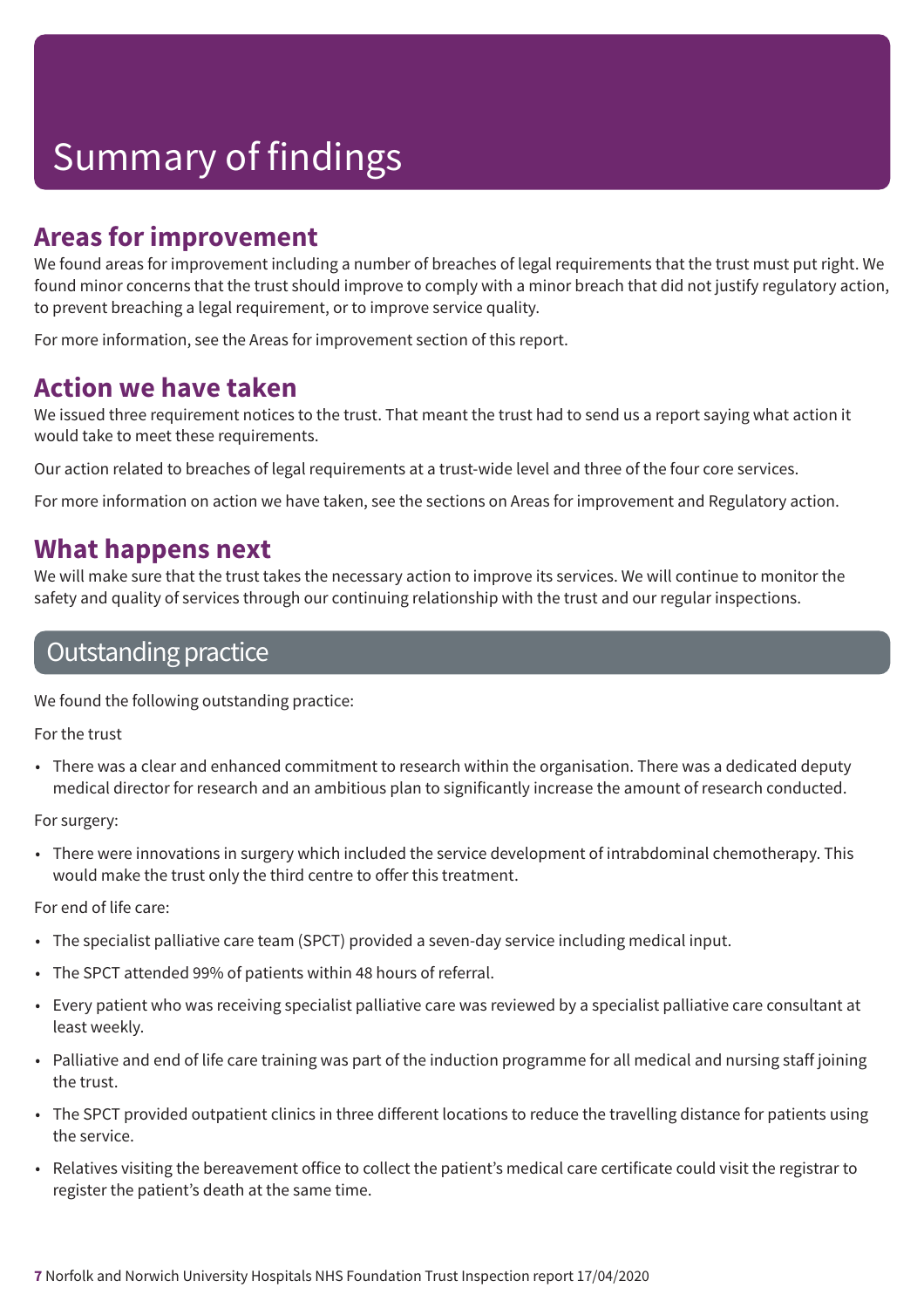### Areas forimprovement

Action the trust MUST take is necessary to comply with its legal obligations. Action a trust SHOULD take is to comply with a minor breach that did not justify regulatory action, to prevent it failing to comply with legal requirements in future, or to improve services.

### **Action the trust MUST take to improve**

We told the trust that it must take action to bring services into line with legal requirements.

### **Urgent and emergency care:**

- The service must ensure it has enough medical staff with the right skills mix and experience to keep patients safe from avoidable harm and to provide the right care and treatment. Regulation 18
- The service must ensure staff use systems to record and store medicines safely. Regulation 12
- The service must ensure that safety checks are completed in line with guidance on all emergency equipment. Regulation 12
- The service must ensure all staff complete mandatory training in key skills including life support training and safeguarding. Regulation 18

#### **Surgery:**

- The service must ensure that medicines are stored, checked and recorded in line with the trust policy and national guidance. Regulation 12
- The service must ensure that patients records are updated regularly and stored securely. Regulation 17
- The service must continue to improve medical staff mandatory and safeguarding training compliance, so it is above trust targets. Regulation 18
- The service should reduce the number of overdue incidents. Regulation 17

#### **Outpatients:**

- The service must ensure that medicines are stored, checked and recorded in line with the trust policy and national guidance. Regulation 12
- The service must ensure that sterile equipment is checked for expiry and removed from clinical areas when out of date. Regulation 12
- The service must ensure that patients records are updated regularly and stored securely. Regulation 17

#### **Action the trust SHOULD take to improve**

We told the trust that it should take action either because it was not doing something required by a regulation, but it would be disproportionate to find a breach of the regulation overall.

#### **Surgery**

- The service should ensure they have suitable facilities and equipment to meet patient's needs and keep them safe.
- The service should ensure that action is taken wherever possible to reduce referral to treatment waiting lists and provide patients with care and treatment within agreed timeframes and national targets.

#### **End of life care**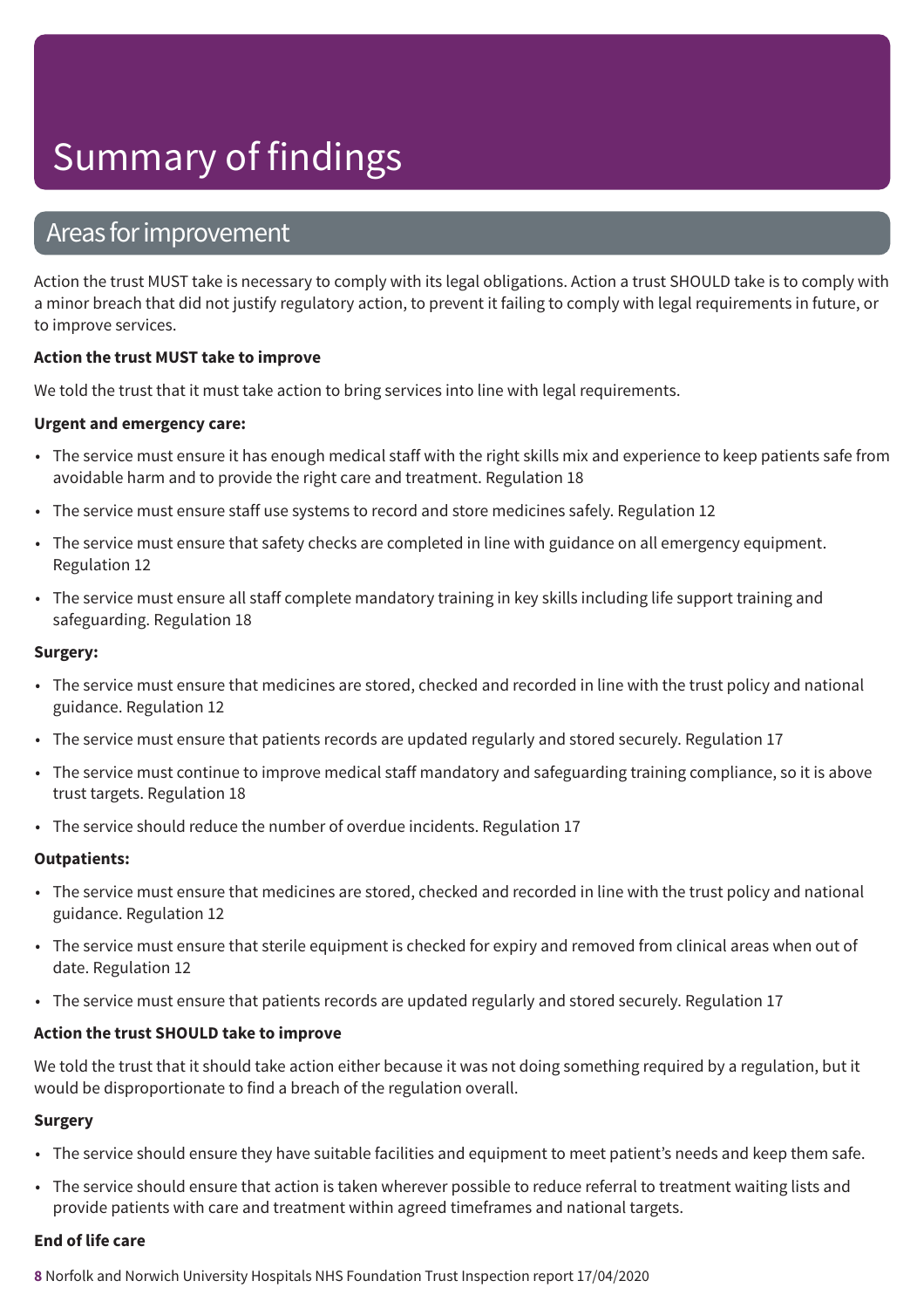• The trust should ensure syringe driver checks are completed in line with trust policy.

#### **Outpatients:**

- The service should ensure that staff report all incidents that may impact patient care, including delays in clinics.
- The service should ensure that action is taken to provide patients with care and treatment within national timeline targets.
- The service should ensure that staff mandatory and safeguarding training compliance is above the trust target for all topics.

### Is this organisation well-led?

Our comprehensive inspections of NHS trusts have shown a strong link between the quality of overall management of a trust and the quality of its services. For that reason, we look at the quality of leadership at every level. We also look at how well a trust manages the governance of its services – in other words, how well leaders continually improve the quality of services and safeguard high standards of care by creating an environment for excellence in clinical care to flourish.

Our rating of well-led at the trust stayed the same. We rated well-led as requires improvement because:

- The trust had a relatively new senior leadership team with the CEO starting at the trust in October 2019 initially on a fixed term contract with a planned review of performance after six months. The review was in progress to assess performance and it was anticipated that a satisfactory assessment would lead to a permanent appointment. Leaders had the skills and abilities to run the service. At the time of our inspection the director of finance was to retire from the trust. They understood and managed the priorities and issues the service faced. However, the senior teams were still coalescing to become a highly productive team**.**
- Whilst there had been improvements in culture within the organisation this remained a work in progress. We found pockets of poor culture persisted, particularly in the emergency department. Staff in other areas felt under pressure and were not always able to offer the care in their environment which they would like to.
- The trust's 2018 NHS Staff Survey scores for the following themes were significantly lower (worse) when compared to the 2017 survey: Health and wellbeing and quality of care. At the time of the inspection the latest NHS staff survey had yet to be published and executives expected it to show improvement.
- Governance in the divisions had improved. We were told this was in part due to the fairly recent appointment of governance managers. This role required further embedding to further strengthen the divisional decision making.
- Whilst there was better oversight of risk within the organisation, early in our inspection of cores services we found that standard operating procedures designed to ensure patient safety were not consistently used in the emergency department. We raised this concern at the time and the board took measures to address this. However, staff told us the use of the SOPs had been ad hoc at times, usually in response to pressure of work in the department.
- Given the financial status of the trust we found that financial sustainability was not given sufficient comment in many conversations. The trust had had no capital equipment replacement plan until this year, and we were aware that the business case process was new in place.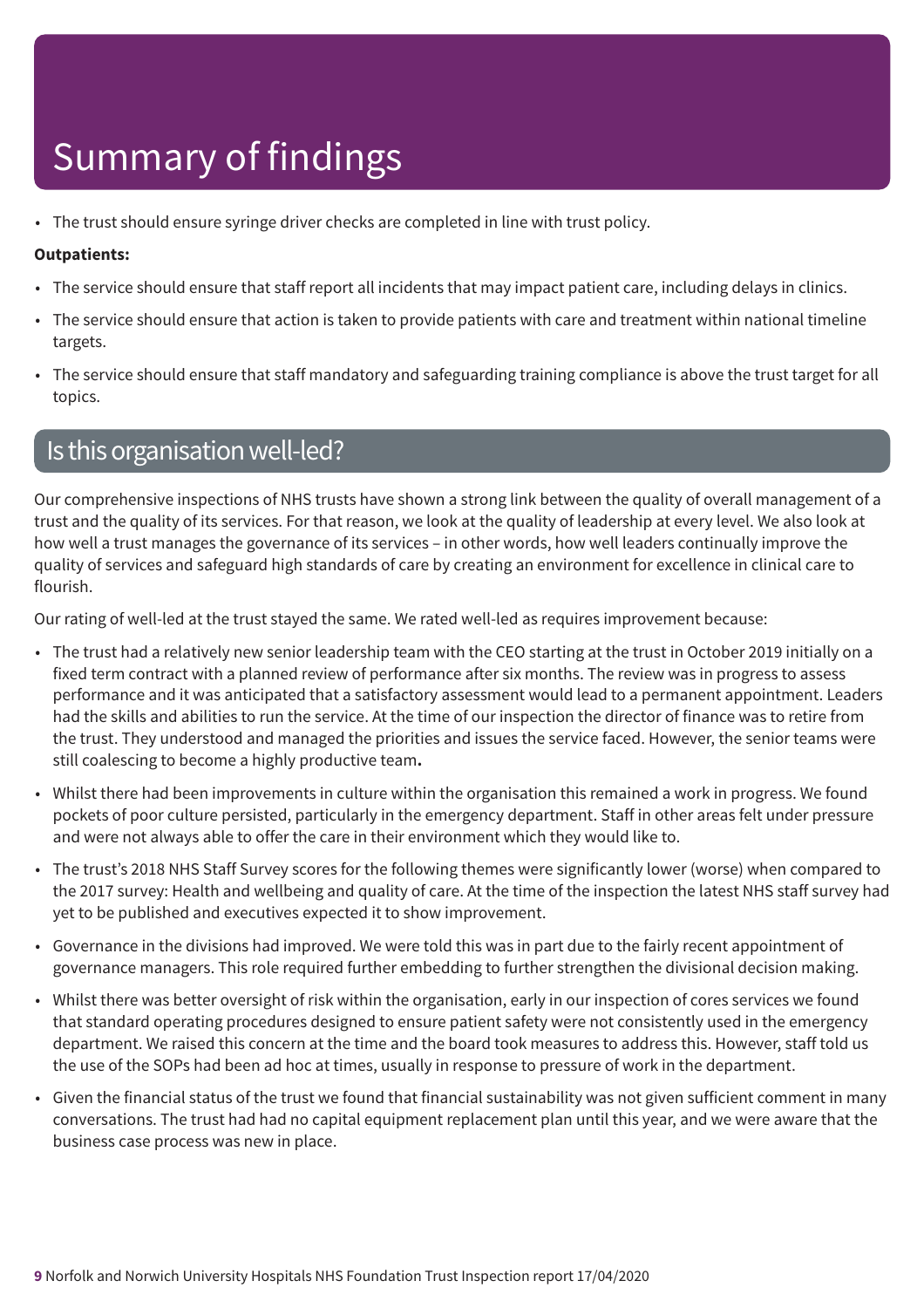- While there was an improving culture of high quality care, there was less evidence of a culture of sustainable care. Sustainability, financial improvement and/or productivity were not prominent features described when Board members described the Trust strategy, plans, vision or values. The Trust has recently implemented an accountability framework which is yet to be embedded, and there is a lack of evidence that processes are effective at mitigating identified financial risks, issues and improving performance.
- The paper copy of the risk register that was given to NED's was a reduced version that was missing a number of columns which would have been on the electronic spreadsheet. This meant that NED's would find it impossible to fully understand the risks, response to the risks and any review that had been carried out. This was of particular concern given that a number of the NED's were new in post.
- The trust collected, managed and used information well to support all its activities. Digital immaturity remained a risk to the organisation and its data security. The trust were sighted on this with action plans in place to mitigate the risks.

#### However,

- Communication amongst leaders and the executive team was open and transparent. Staff felt able to challenge and we saw them do so. Leaders were increasingly visible in the organisation.
- There was strong clinical leadership supported by the other directors and NEDs. This had enabled an effective focus on quality and safety at the trust.
- The trust had an FPPR policy in place to support the process of appointing senior managers. This trust was meeting the requirements of this regulation at the inspection.
- The divisional management structure was working well with divisional leaders supported to make decisions about their services. The governance throughout the divisions had been improved by the appointment of a governance manager to work with the triumvirates
- There were plans for the governors to sit on committees and whilst being able to input into the discussions they would not have voting rights. This meant that the governors would be able to provide a lay perspective on the issues discussed.
- Staff were aware of the trust strategy and vision and values. Work was ongoing to develop a new strategy following the end of the current strategy in 2021.
- The trust had taken steps to improve culture. In particular, the PRIDE awards had been welcomed by staff. The FTSUG had taken a mature and thoughtful approach to their role and had significantly increased the number of people who felt able to raise concerns internally.
- The trust had undertaken some significant work in addressing equality and diversity in the workplace. We met with the equality and diversity leads at the trust who were able to describe the measures the trust had taken to improve the challenges identified. The trust had an action plan in place which demonstrated the compliance with their objectives.
- There had been a governance review that was approved at trust board in November 2019. This was a periodic review of the governance structure and accountabilities. The outputs of the review included revised terms of reference for board sub committees and actions to enhance the governance of the trust. The governance structure was effective in supporting the delivery of the current strategy and of supporting the divisions and staff to deliver high quality care.
- Risk management was generally more effective with an increased responsibility of the divisions in managing their risk. There were clear processes to identify, escalate and mitigate risk which was an improvement since our last inspection.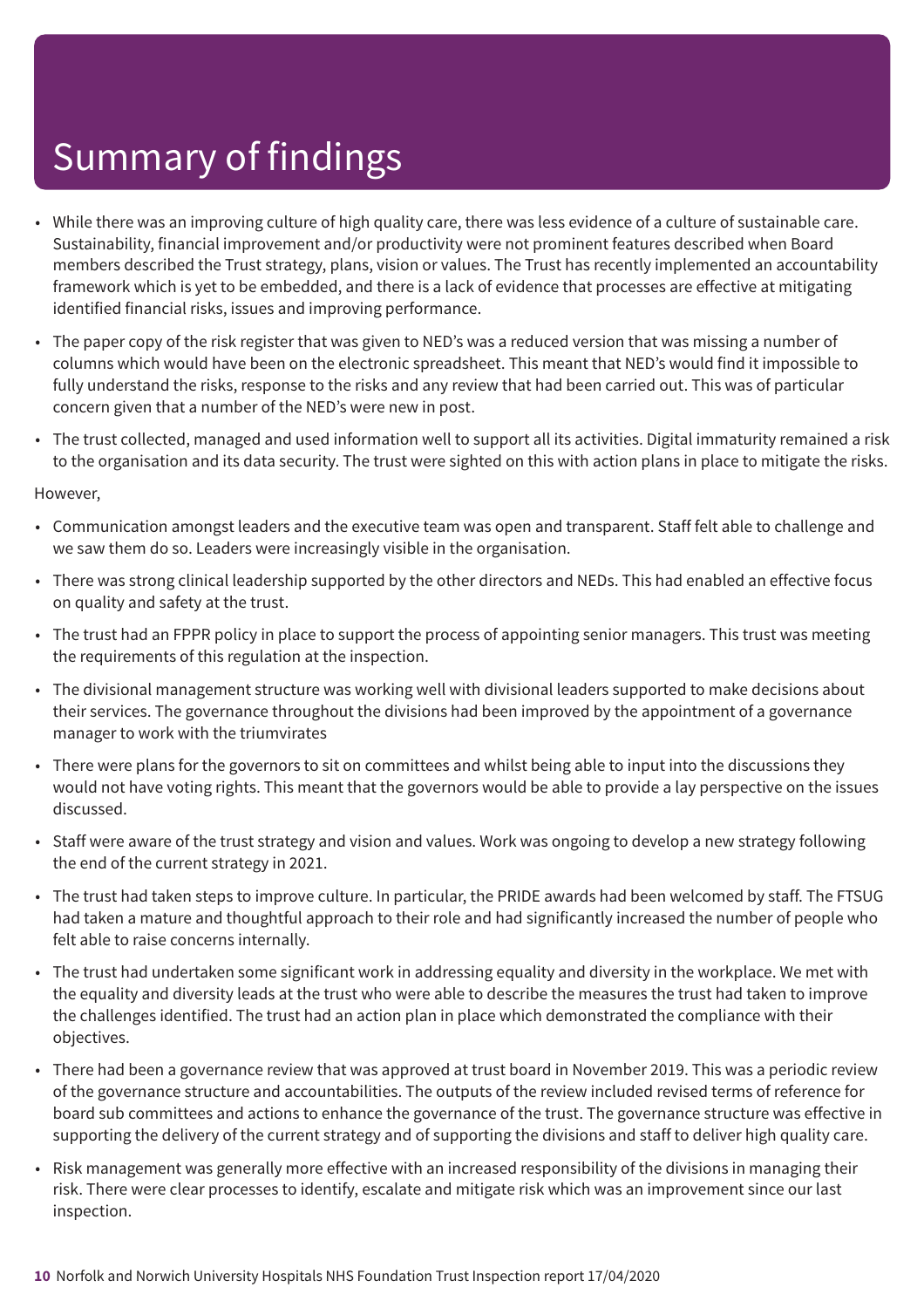- Staff engagement had improved since our last inspection through a number of initiatives. Development programmes and the reintroduction of the PRIDE awards had a positive influence. There was a patient engagement strategy due to be signed off by board and a dynamic patient panel chair that was increasing the volume of the patient voice within the organisation.
- Learning, quality improvement and research were becoming more prominent within the organisation. Leaders in these areas were passionate and committed to their roles and developing the organisation.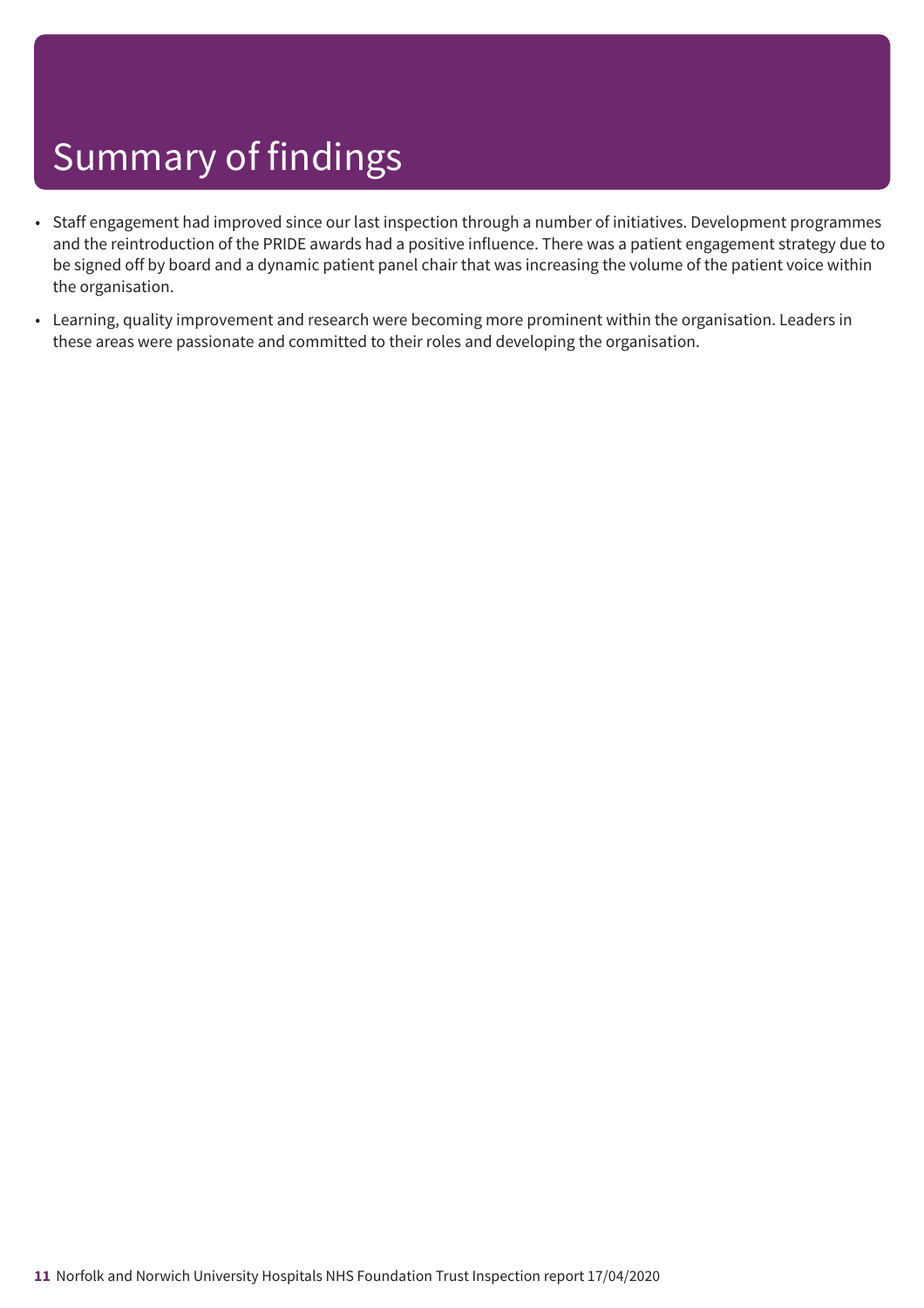### Ratings tables

| <b>Key to tables</b>                   |                          |                                         |                                |      |                                    |
|----------------------------------------|--------------------------|-----------------------------------------|--------------------------------|------|------------------------------------|
| Ratings                                | <b>Not rated</b>         | Inadequate                              | <b>Requires</b><br>improvement | Good | <b>Outstanding</b>                 |
|                                        |                          |                                         |                                |      |                                    |
| Rating change since<br>last inspection | Same                     | Up one rating                           | Up two ratings                 |      | Down one rating   Down two ratings |
| Symbol*                                | $\rightarrow \leftarrow$ | ↑                                       | <b>11</b>                      | ₩    | $\blacklozenge \blacklozenge$      |
|                                        |                          | Month Year = Date last rating published |                                |      |                                    |

\* Where there is no symbol showing how a rating has changed, it means either that:

- we have not inspected this aspect of the service before or
- we have not inspected it this time or
- changes to how we inspect make comparisons with a previous inspection unreliable.

#### **Ratings for the whole trust**

| <b>Safe</b>                                      | <b>Effective</b> | Caring           | Responsive                                | Well-led                                         | Overall                                    |
|--------------------------------------------------|------------------|------------------|-------------------------------------------|--------------------------------------------------|--------------------------------------------|
| <b>Requires</b><br>improvement<br>∍←<br>Mar 2020 | Good<br>Mar 2020 | Good<br>Mar 2020 | Requires<br>improvement<br>→←<br>Mar 2020 | <b>Requires</b><br>improvement<br>→←<br>Mar 2020 | <b>Requires</b><br>improvement<br>Mar 2020 |

The rating for well-led is based on our inspection at trust level, taking into account what we found in individual services. Ratings for other key questions are from combining ratings for services and using our professional judgement.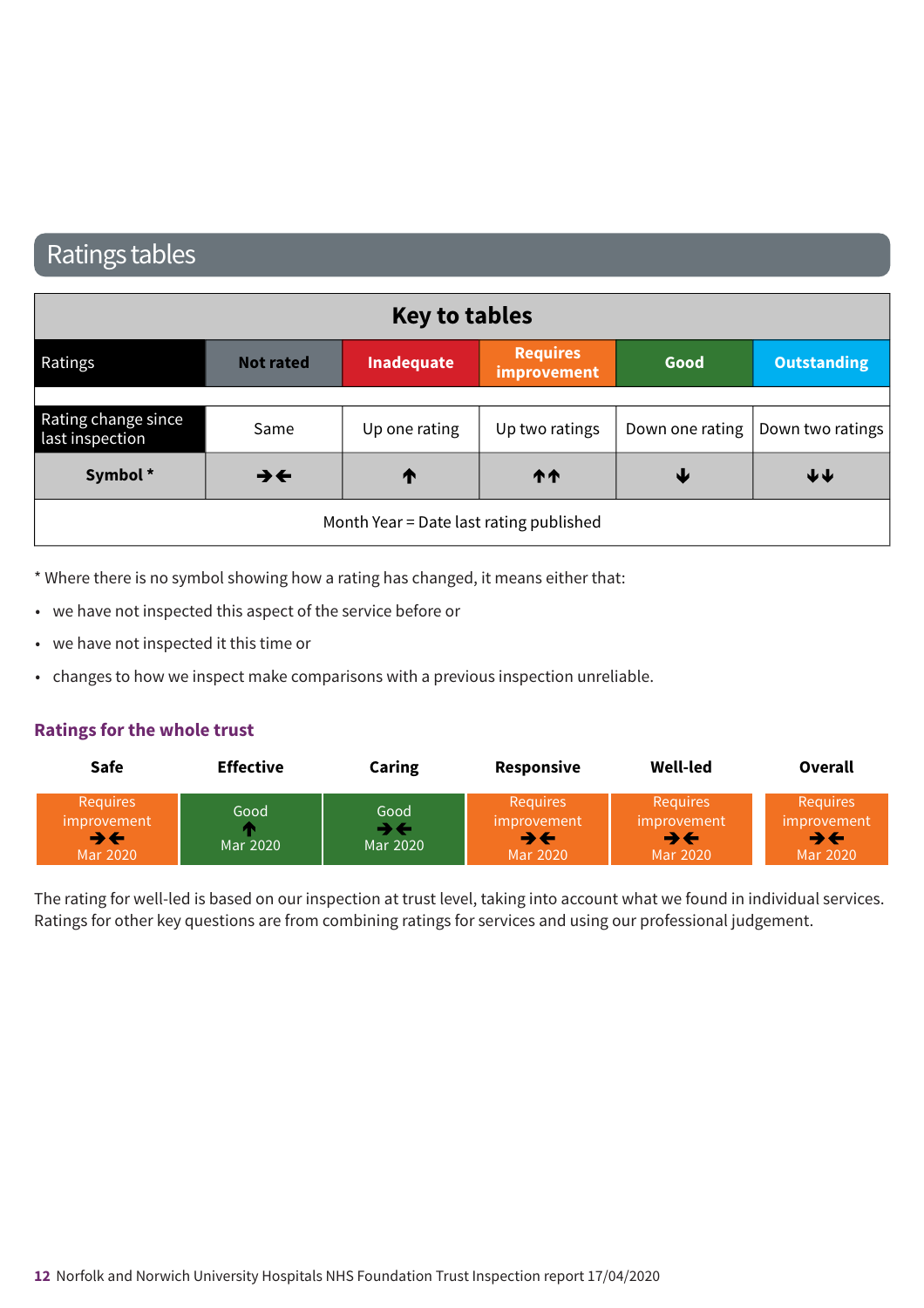### **Ratings for Norfolk and Norwich Hospital**

|                                  |                                                                        | <b>Effective</b>                               | <b>Caring</b>                                | <b>Responsive</b>                                                             | <b>Well-led</b>                                                        | <b>Overall</b>                                                         |
|----------------------------------|------------------------------------------------------------------------|------------------------------------------------|----------------------------------------------|-------------------------------------------------------------------------------|------------------------------------------------------------------------|------------------------------------------------------------------------|
| Urgent and emergency<br>services | <b>Requires</b><br>improvement<br>$\rightarrow \leftarrow$<br>Apr 2020 | Good<br>Apr 2020                               | Good<br>$\rightarrow \leftarrow$<br>Apr 2020 | <b>Requires</b><br>improvement<br>$\rightarrow \leftarrow$<br>Apr 2020        | <b>Requires</b><br>improvement<br>$\rightarrow \leftarrow$<br>Apr 2020 | Requires<br><b>improvement</b><br>$\rightarrow \leftarrow$<br>Apr 2020 |
| Medical care (including older    | <b>Requires</b><br>improvement                                         | <b>Requires</b><br>improvement                 | Good                                         | Good                                                                          | Requires<br>improvement                                                | <b>Requires</b><br>improvement                                         |
| people's care)                   | Apr 2019                                                               | Apr 2019                                       | Apr 2019                                     | Apr 2019                                                                      | Apr 2019                                                               | Apr 2019                                                               |
| Surgery                          | <b>Requires</b><br>improvement<br>$\rightarrow \leftarrow$<br>Apr 2020 | Good<br>$\rightarrow$ $\leftarrow$<br>Apr 2020 | Good<br>$\rightarrow \leftarrow$<br>Apr 2020 | <b>Requires</b><br><i>improvement</i><br>$\rightarrow \leftarrow$<br>Apr 2020 | Requires<br>improvement<br>$\rightarrow \leftarrow$<br>Apr 2020        | Requires<br>improvement<br>$\rightarrow \leftarrow$<br>Apr 2020        |
| Critical care                    | <b>Requires</b><br>improvement                                         | Good                                           | Good                                         | Good                                                                          | Requires<br>improvement                                                | Requires<br>improvement                                                |
|                                  | Apr 2019                                                               | Apr 2019                                       | Apr 2019                                     | Apr 2019                                                                      | Apr 2019                                                               | Apr 2019                                                               |
| Maternity                        | <b>Requires</b><br>improvement                                         | Good                                           | Good                                         | Good                                                                          | Requires<br>improvement                                                | Requires<br>improvement                                                |
|                                  | Apr 2019                                                               | Apr 2019                                       | Apr 2019                                     | Apr 2019                                                                      | Apr 2019                                                               | Apr 2019                                                               |
| Services for children and        | <b>Requires</b><br>improvement                                         | Good                                           | Good                                         | <b>Requires</b><br>improvement                                                | Requires<br>improvement                                                | <b>Requires</b><br>improvement                                         |
| young people                     | Apr 2019                                                               | Apr 2019                                       | Apr 2019                                     | Apr 2019                                                                      | Apr 2019                                                               | Apr 2019                                                               |
| End of life care                 | Good<br>Apr 2020                                                       | Good<br>♠<br>Apr 2020                          | Outstanding<br>⋔<br>Apr 2020                 | Good<br>́↑<br>Apr 2020                                                        | Outstanding<br>个个<br>Apr 2020                                          | Outstanding<br><b>11</b><br>Apr 2020                                   |
| Outpatients                      | <b>Requires</b><br>improvement<br>$\rightarrow \leftarrow$<br>Apr 2020 | N/A                                            | Good<br>$\rightarrow \leftarrow$<br>Apr 2020 | Good<br>Apr 2020                                                              | Good<br>Apr 2020                                                       | Good<br>Apr 2020                                                       |
| Diagnostic imaging               | <b>Requires</b><br>improvement                                         | N/A                                            | Good                                         | Requires<br>improvement                                                       | Requires<br>improvement                                                | Requires<br>improvement                                                |
|                                  | <b>Jun 2018</b>                                                        |                                                | <b>Jun 2018</b>                              | <b>Jun 2018</b>                                                               | <b>Jun 2018</b>                                                        | <b>Jun 2018</b>                                                        |
| Overall*                         | <b>Requires</b><br>improvement<br>$\rightarrow \leftarrow$<br>Apr 2020 | Good<br>Apr 2020                               | Good<br>$\rightarrow$<br>Apr 2020            | Requires<br>improvement<br>$\rightarrow \leftarrow$<br>Apr 2020               | Requires<br>improvement<br>$\rightarrow \leftarrow$<br>Apr 2020        | Requires<br>improvement<br>$\rightarrow \leftarrow$<br>Apr 2020        |

\*Overall ratings for this hospital are from combining ratings for services. Our decisions on overall ratings take into account the relative size of services. We use our professional judgement to reach fair and balanced ratings.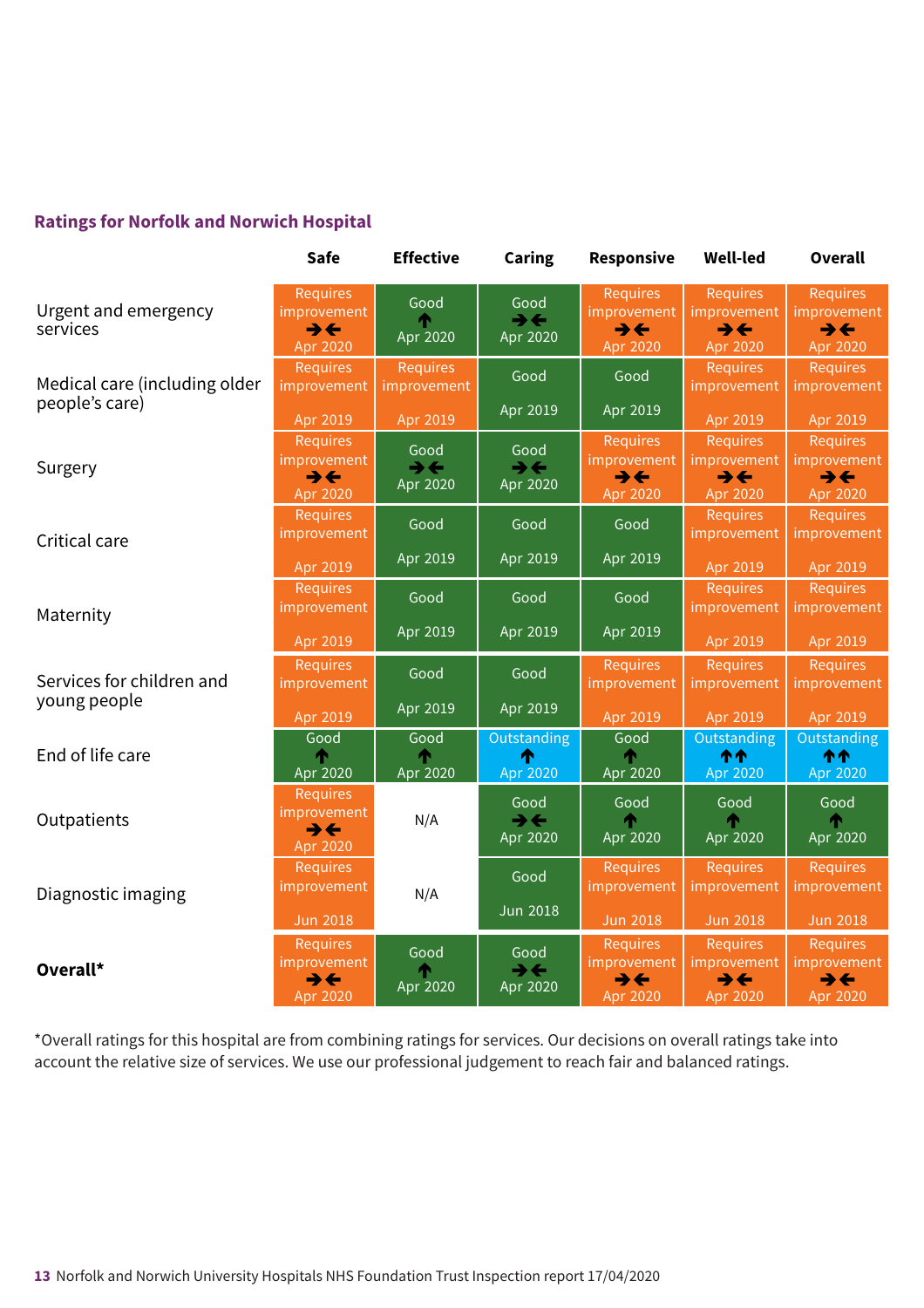

# Norfolk and Norwich University Hospital

Colney Lane **Colney** Norwich Norfolk NR4 7UY Tel: 01603286286 www.nnuh.nhs.uk

### Key facts and figures

Norfolk and Norwich University Hospitals NHS Foundation Trust operates primarily across two sites:

- Norfolk and Norwich University Hospital (NNUH) this was built in 2001 and is based on the Norwich Research Park. Care is provided for a tertiary catchment area from Norfolk and neighbouring counties across the sustainability and transformation partnership (STP)
- Cromer and District Hospital this was rebuilt by the Trust in 2013. It has a minor injuries unit and provides a range of outpatient and day-case services

The trust has invested £150 million in operational service developments, including additional capacity for winter including a positron emission tomography computed tomography (PET CT) scanner; a fourth cardiac catheter laboratory and interventional radiology suite; 100 new beds; Cromer cancer centre in partnership with Macmillan and a new diagnostic assessment centre.

The trust opened the Quadram Institute in December 2018 in research partnership. This houses the largest endoscopy unit in Europe and research facilities, providing teaching and clinical training to a wide range of health professionals in partnership with the University of East Anglia and the Norwich Medical School. The trust also hosts the National Institute for Health Research (NIHR) clinical research network for the Eastern region.

The trust is involved in partnership working across the healthcare system, including joint clinical appointments with neighbouring trusts, a shared electronic prescribing system, an STP wide urgent and emergency care delivery board and a referral to treatment (RTT) management board which works across the system to support delivery against key targets.

The trust has also embarked upon an STP sponsored programme to redesign acute service provision across three acute hospital sites. This work will result in NNUH becoming the lead provider for a range of services across the county.

*(Source: Routine Provider Information Request (RPIR) – Acute context tab)*

#### **Hospital sites at the trust**

Norfolk and Norwich University Hospital, Colney Lane, Norwich, NR4 7UY

Services include:

Day procedure unit, Dermatology, ENT/Oral health, General surgery, Oral surgery, Plastic surgery,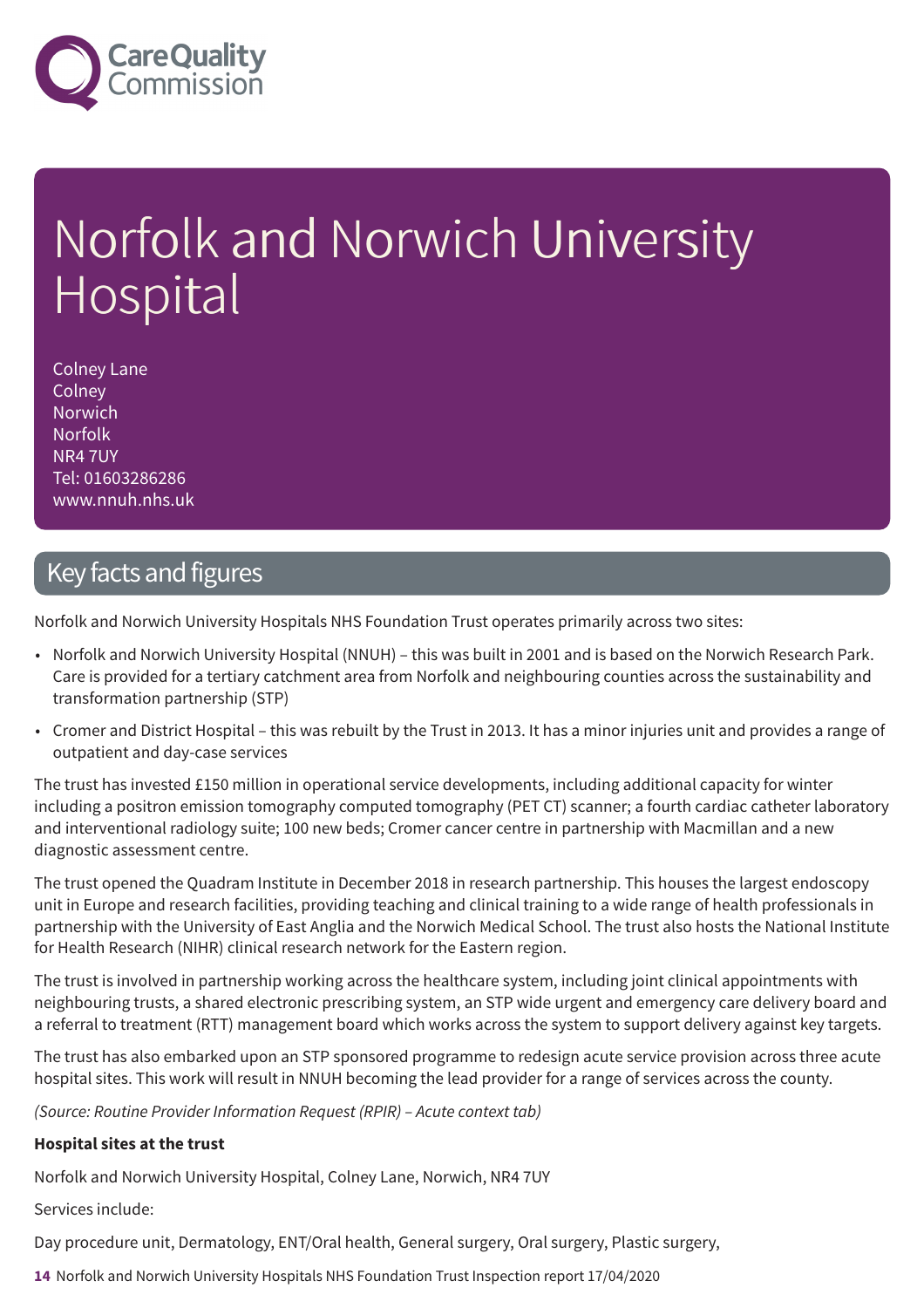Urology, Trauma and orthopaedics, Vascular

Cromer Hospital, Mill Road, Cromer, NR27 0BQ

Services include:

Day procedure unit, General surgery, Ophthalmology

### Summary of services at Norfolk and Norwich University Hospital

#### **Requires improvement** →←

Our rating of services stayed the same. We rated them as requires improvement because:

- We rated safe, responsive and well led as requires improvement and rated effective and caring as good.
- Out of the four hospital services we looked at we rated two as requires improvement, one as good and one as outstanding.
- The ratings for end of life care improved whilst the ratings for urgent and emergency care, surgery and outpatients remained the same.
- Capacity and patient flow continued to impact services at the trust including the ongoing use of escalation areas.
- Culture continued to improve but there remained pockets of a negative challenging culture that the trust continued to work on.
- There were medicines management issues across the core services.

However;

- Staff across all services we inspected treated patients with compassion, kindness, dignity and respect. We saw people actively involved with their care.
- There was improved divisional leadership and nursing leadership in the emergency department.
- There was improved knowledge of the Mental Capacity Act 2005 in the core services we inspected.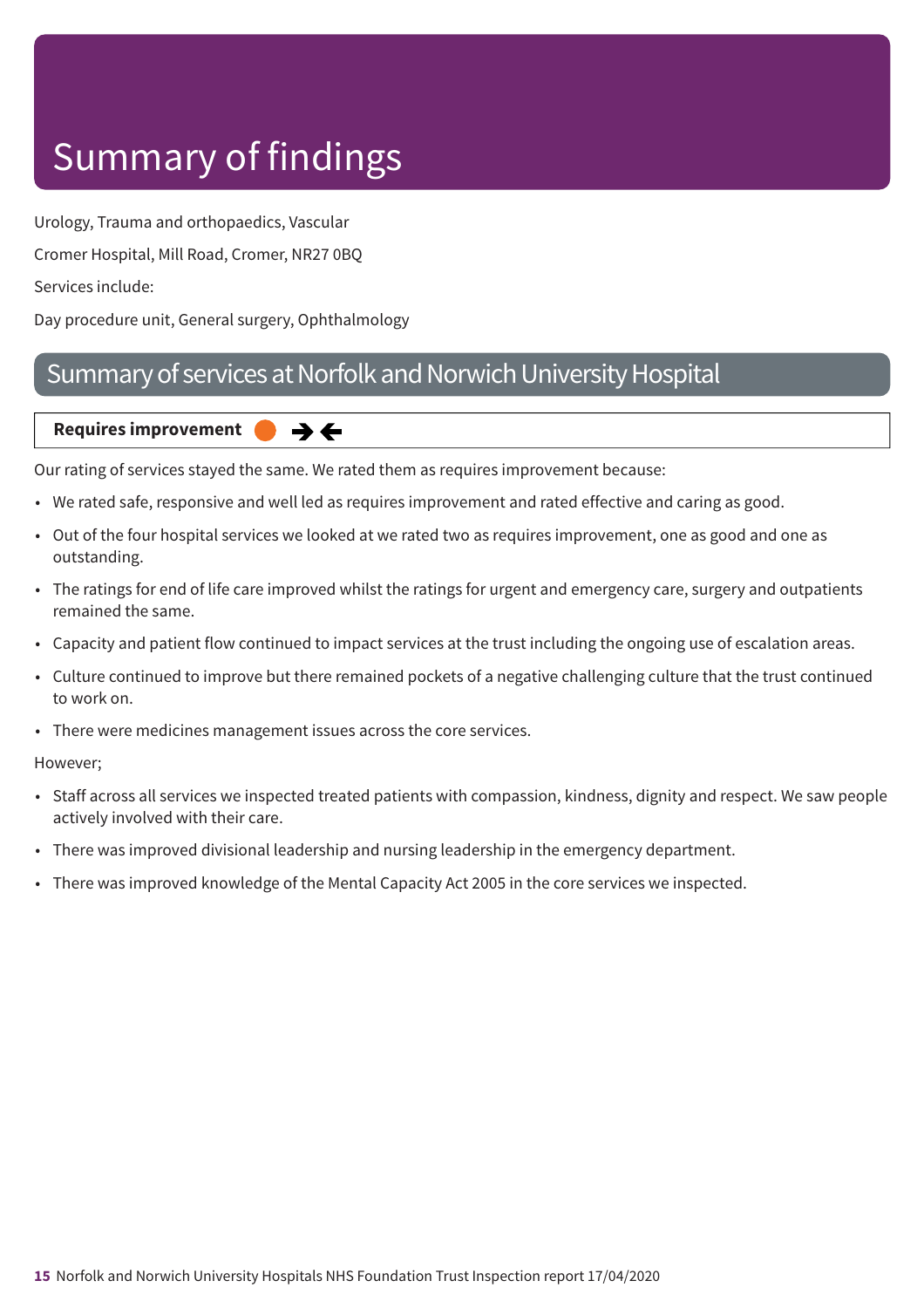**Requires improvement**  $\rightarrow$   $\leftarrow$ 

## Key facts and figures

The trust has a type 1, major injuries unit at Norfolk and Norwich University Hospital and a minor injuries unit at Cromer Hospital.

The major injuries unit is equipped with:

- Six resuscitation spaces including a paediatric assessment space and cardiac bay.
- Sixteen majors cubicles and space for three trolleys for patients awaiting ward transfer.
- Six minors cubicles and a plaster room.
- Five ambulatory rooms for GPs co-located with minors.
- Eight rapid assessment and treatment (RATS) cubicles.
- Three dedicated quiet rooms.
- 12 clinical decisions unit (CDU) spaces.
- Nine children's emergency department (ChED) cubicles and a dedicated waiting area.
- Four older people's emergency department (OPED) cubicles.
- Two OPED side rooms and a dedicated waiting area.

The minor injuries unit has four treatment spaces operating from 8am to 8pm seven days per week.

General practitioner (GP) cover is from 8am to 11pm seven days a week and is mainly for ambulatory illness. Appropriate patients requiring GP intervention are streamed on arrival at the emergency department to the urgent care centre. Ambulance arrivals can be referred to the urgent care centre once the patient has been assessed in the emergency department.

The emergency department also hosts an early intervention therapies team (EIT) seven days a week, with a physiotherapist, occupational therapist, rapid discharge planning and admission avoidance service.

*(Source: Routine Provider Information Request (RPIR) – Acute context tab)*

#### **Activity and patient throughput**

From July 2018 to June 2019 there were 144,238 attendances at the trust's urgent and emergency care services.

*(Source: Hospital Episode Statistics)*

#### **Urgent and emergency care attendances resulting in an admission**

The percentage of A&E attendances at this trust that resulted in an admission increased in 2018/19 to 24.3% compared to 22.7% in 2017/18. In both years, the proportions were higher than the England averages.

*(Source: NHS England)*

#### **Urgent and emergency care attendances by disposal method, from July 2018 to June 2019**

• The service admitted 27,880 patients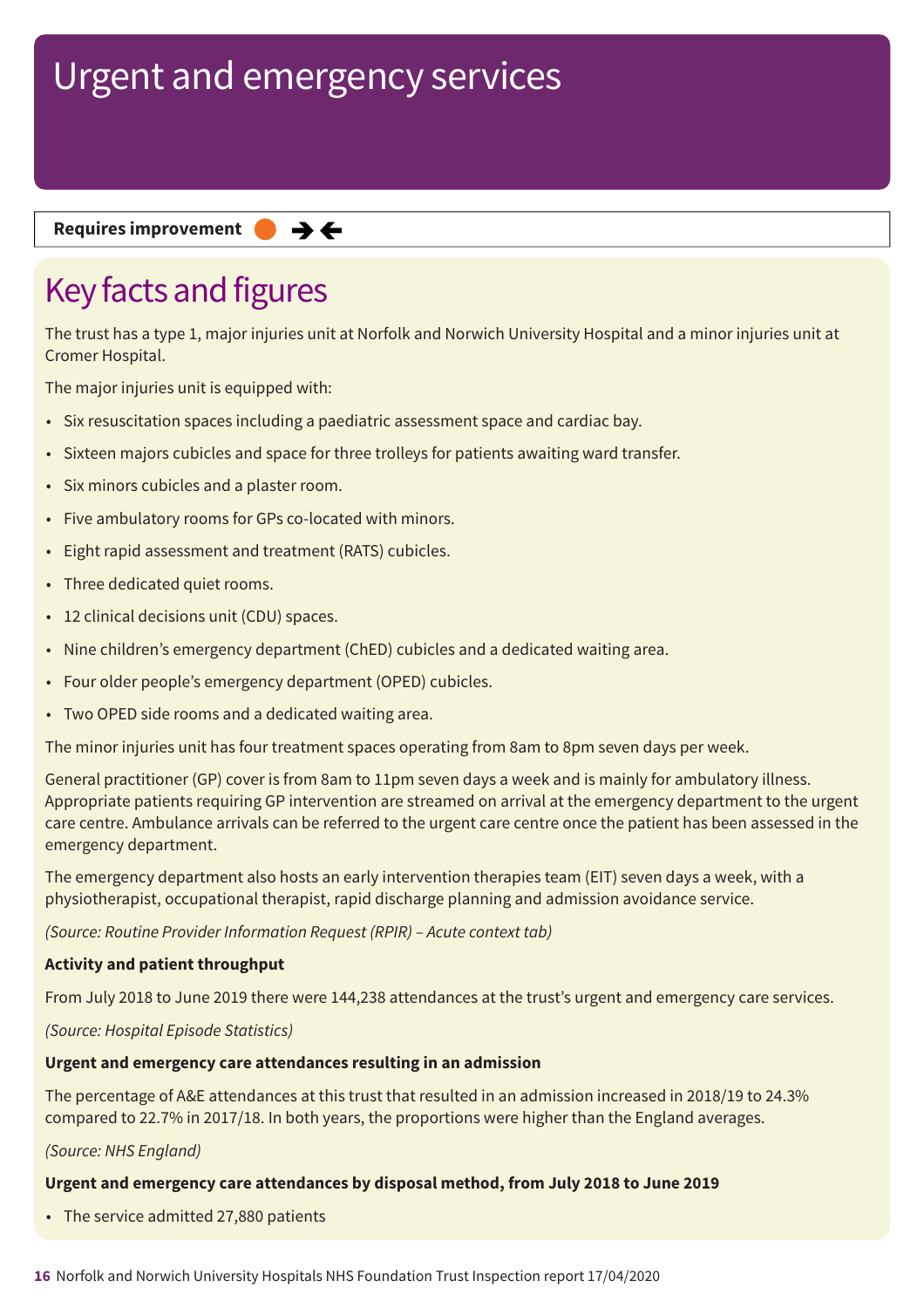- The service discharged 97,968 patients where no follow up was required
- The service referred 17,953 patients to another speciality
- The service transferred 369 patients to another provider
- 68 patients had an unknown outcome

### *(Source: Hospital Episode Statistics)*

During our inspection we spoke with spoke with 63 members of staff including matrons, nurses, health care assistants, doctors, junior doctors, consultants, paediatric doctors, and nurses. We also spoke with housekeeping staff, reception staff, deputy safeguarding adults lead, advanced care practitioners, psychiatric liaison staff, emergency department flow coordinators, the clinical director, and operations manager.

We inspected the ambulatory minors, resuscitation area including a paediatric assessment space and cardiac bay, majors and minors, rapid assessment and treatment (RAT), the clinical decisions unit (CDU), paediatric ED, the older people's ED (OPED) and reception areas.

Following our previous inspection in January 2019, we issued an S29A Warning Notice having found some significant ongoing concerns in the urgent and emergency service. We followed up these concerns during our inspection on the 10/11/ and 12 December 2019 and found that the trust had made significant efforts to become compliant.

We spoke with 14 adult patients, six relatives and one child to ask about their experience of care.

We also spoke with senior staff who were part of the trust's new management team within the emergency department that replaced the trust's previous "Winter Pressures Team". The winter pressures team had been formed in January 2019 to deal with access and flow through the department during the winter period. However, the new team were focused on managing flow throughout the whole year to deal with the increasing demands placed on the trust's urgent and emergency services.

We reviewed 34 sets of patient records in relation to their care, treatment and medication. We also reviewed policies, procedures and guidelines within the emergency department and reviewed equipment to ensure it was clean and serviced in line with manufacturer guidance.

### **Summary of this service**

Our rating of this service stayed the same. We rated it as requires improvement because:

- The service provided mandatory training in key skills including life support training and safeguarding, however not all staff completed it.
- The service did not have enough or medical staff with the right skills mix and experience to keep patients safe from avoidable harm and to provide the right care and treatment.
- The service did not use systems to record and store medicines safely and staff did not complete safety checks on all emergency equipment.
- People did not always access the service when they needed it. Waiting times from referral to treatment and arrangements to admit, treat and discharge patients were not in line with national standards.
- Staff monitored the effectiveness of care and treatment but outcomes for patients were not always positive, consistent or met expectations, such as national standards.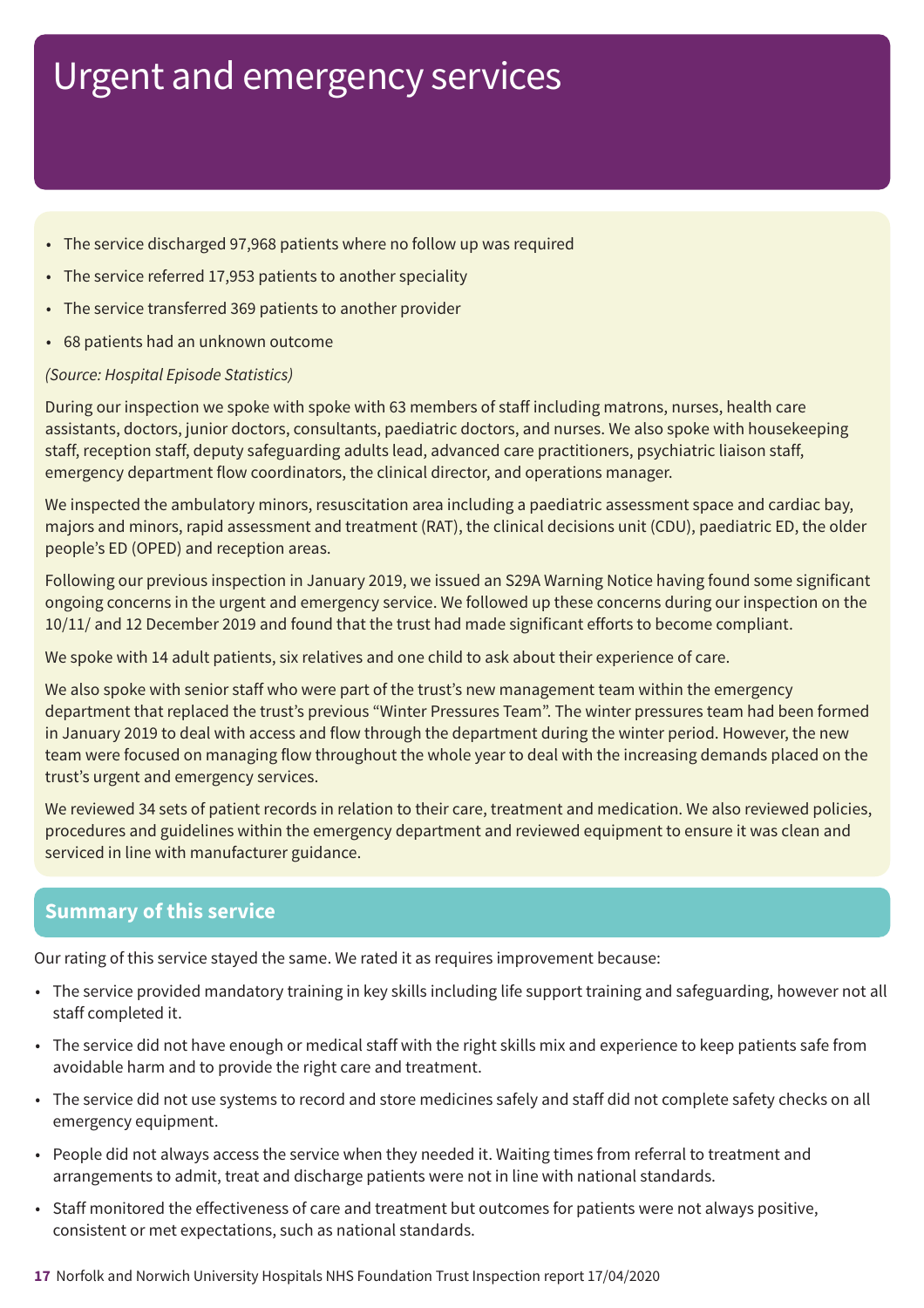- The service did not meet national performance targets for seeing and treating patients, which impacted on patient outcomes.
- The recent changes in leadership were not fully imbedded and required additional time to improve the department's overall performance.
- The culture within the medical staff team was challenging and impacted on relationships, decision making and patient flow.

#### However;

- Staff understood how to protect patients from abuse, and managed safety well. The service controlled infection risk well. Staff assessed risks to patients, acted on them and kept good care records. The service managed safety incidents well and learned lessons from them. Staff collected safety information and used it to improve the service.
- Staff provided good care and treatment, gave patients enough to eat and drink, and gave them pain relief when they needed it. Managers monitored the effectiveness of the service and made sure staff were competent. Staff worked well together for the benefit of patients, advised them on how to lead healthier lives, supported them to make decisions about their care, and had access to good information. Key services were available seven days a week.
- Staff treated patients with compassion and kindness, respected their privacy and dignity, took account of their individual needs, and helped them understand their conditions. They provided emotional support to patients, families and carers.
- The service planned care to meet the needs of local people, took account of patients' individual needs, and made it easy for people to give feedback.
- Leaders ran services well using reliable information systems and supported staff to develop their skills. Staff understood the service's vision and values, and how to apply them in their work. Staff felt respected, supported and valued. They were focused on the needs of patients receiving care. Staff were clear about their roles and accountabilities. The service engaged well with patients and the community to plan and manage services and all staff were committed to improving services continually.

### **Is the service safe?**

#### **Requires improvement**

Our rating of safe stayed the same. We rated it as requires improvement because:

 $\rightarrow$   $\leftarrow$ 

- The service provided mandatory training in key skills including life support training and safeguarding. However, they did not make sure all staff completed it.
- The service did not have enough medical staff with the right skill mix and experience to keep patients safe from avoidable harm and to provide the right care and treatment.
- The service did not use systems and processes to record and store medicines safely.
- Staff did not complete safety checks on all emergency equipment.

#### However;

• The service controlled infection risk well. Staff used equipment and control measures to protect patients, themselves and others from infection. They kept equipment and the premises visibly clean.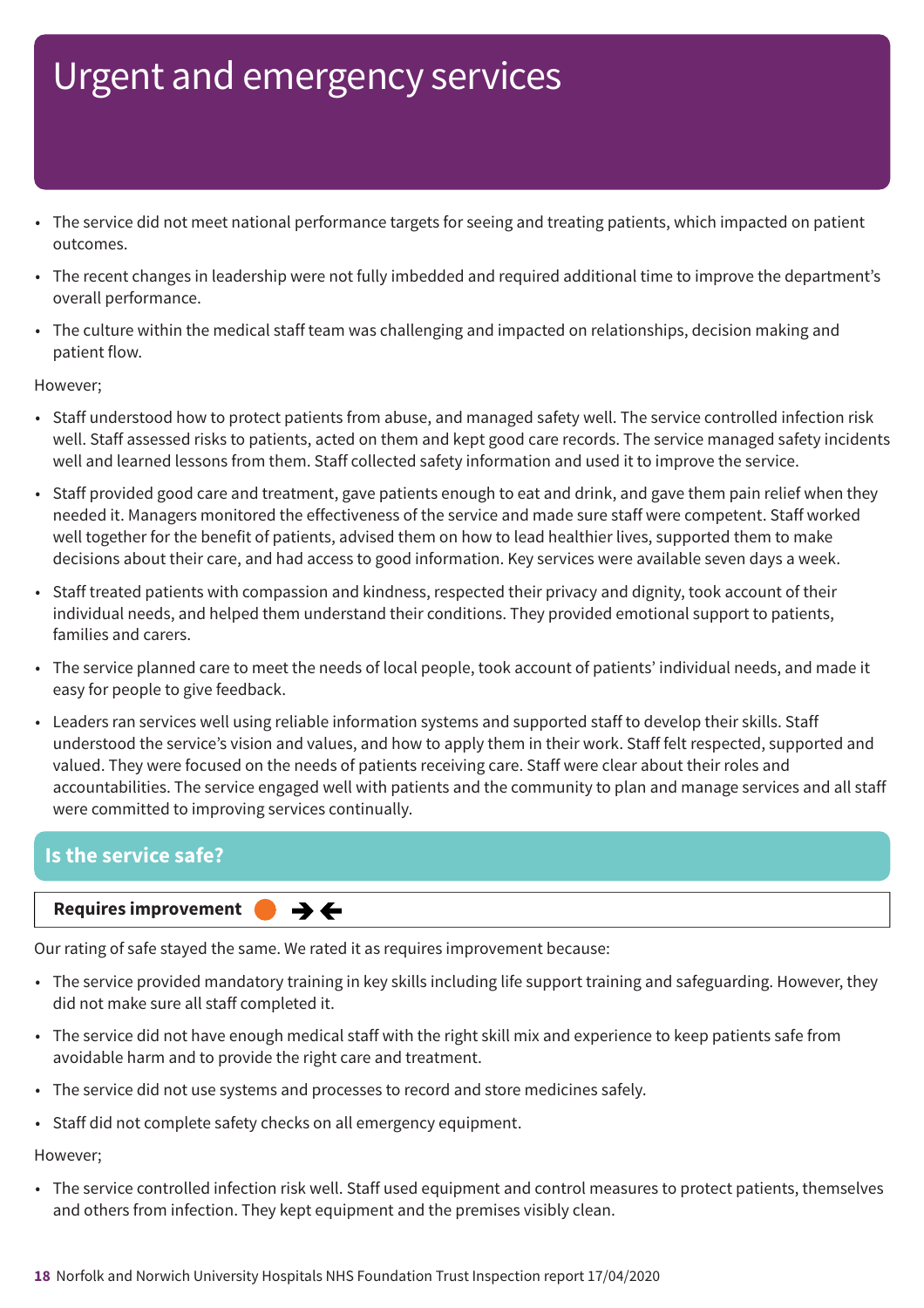- The design, maintenance and use of facilities, premises kept people safe. Staff were trained to use them. Staff managed clinical waste well.
- Staff completed risk assessments for each patient swiftly. They removed or minimised risks and updated the assessments. Staff identified and quickly acted upon patients at risk of deterioration.
- The service had enough nursing and support staff to keep patients safe from avoidable harm and to provide the right care and treatment. Managers regularly reviewed and adjusted staffing levels and skill mix, and gave bank and agency staff a full induction.
- Staff kept detailed records of patient care and treatment. Records were clear, up-to-date, stored securely and easily available to all staff providing care.
- The service managed patient safety incidents well. Staff recognised and reported incidents and near misses. Managers investigated incidents and shared lessons learned with the whole team and the wider service. When things went wrong, staff apologised and gave patients honest information and suitable support. Managers ensured that actions from patient safety alerts were implemented and monitored.

### **Is the service effective?**



Our rating of effective improved. We rated it as good because:

- The service provided care and treatment based on national guidance and evidence-based practice. Managers checked to make sure staff followed guidance. Staff protected the rights of patients' subject to the Mental Health Act 1983.
- Staff gave patients enough food and drink to meet their needs and improve their health. They used special feeding and hydration techniques when necessary. The service made adjustments for patients' religious, cultural and other needs.
- Doctors, nurses and other healthcare professionals worked together as a team to benefit patients. They supported each other to provide good care.
- Key services were available seven days a week to support timely patient care.
- Staff gave patients practical support and advice to lead healthier lives.
- Staff supported patients to make informed decisions about their care and treatment. They followed national guidance to gain patients' consent. They knew how to support patients who lacked capacity to make their own decisions or were experiencing mental ill health. They used agreed personalised measures that limit patients' liberty

However;

• Staff monitored the effectiveness of care and treatment but outcomes for patients were not always positive, consistent or met expectations, such as national standards.

### **Is the service caring?**

 $\rightarrow \leftarrow$ **Same–––rating Good –––**

Our rating of caring stayed the same. We rated it as good because: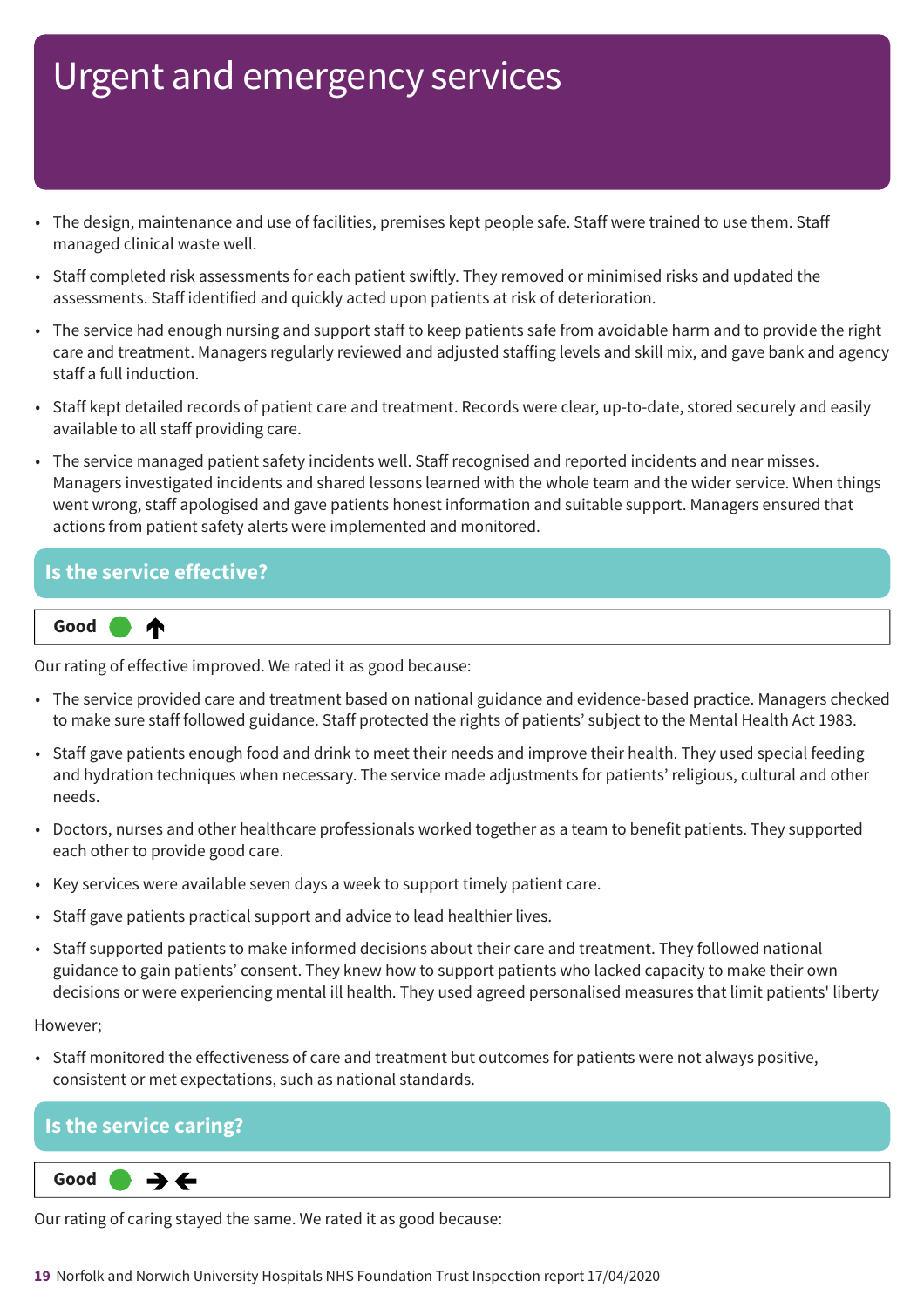- Staff treated patients with compassion and kindness, respected their privacy and dignity, and took account of their individual needs.
- Staff provided emotional support to patients, families and carers to minimise their distress. They understood patient's personal, cultural and religious needs.
- Staff supported and involved patients, families and carers to understand their condition and make decisions about their care and treatment.

### **Is the service responsive?**

**Requires improvement**  $\rightarrow$   $\leftarrow$ 

Our rating of responsive stayed the same. We rated it as requires improvement because:

• People did not always access the service when they needed it. Waiting times from referral to treatment and arrangements to admit, treat and discharge patients were not in line with national standards.

However;

- The service planned and provided care in a way that met the needs of local people and the communities served. It also worked with others in the wider system and local organisations to plan care.
- The service was inclusive and took account of patients' individual needs and preferences. Staff made reasonable adjustments to help patients access services. They coordinated care with other services and providers.
- It was easy for people to give feedback and raise concerns about care received. The service treated concerns and complaints seriously, investigated them and shared lessons learned with all staff. The service included patients in the investigation of their complaint

### **Is the service well-led?**

**Requires improvement**  $\rightarrow$   $\leftarrow$ 

Our rating of well-led stayed the same. We rated it as requires improvement because:

- The culture within the medical staff team was challenging and impacted on relationships, decision making and patient flow.
- The service did not meet national performance targets for seeing and treating patients, which impacted on patient outcomes.
- The recent changes in leadership were positive but not fully imbedded and required additional time to improve the department's overall performance.

However;

• The service had a trust wide vision for what it wanted to achieve and a strategy to turn it into action, developed with all relevant stakeholders. The trust wide vision and strategy were focused on sustainability of services and aligned to local plans within the wider health economy. Leaders and staff understood and knew how to apply them and monitor progress.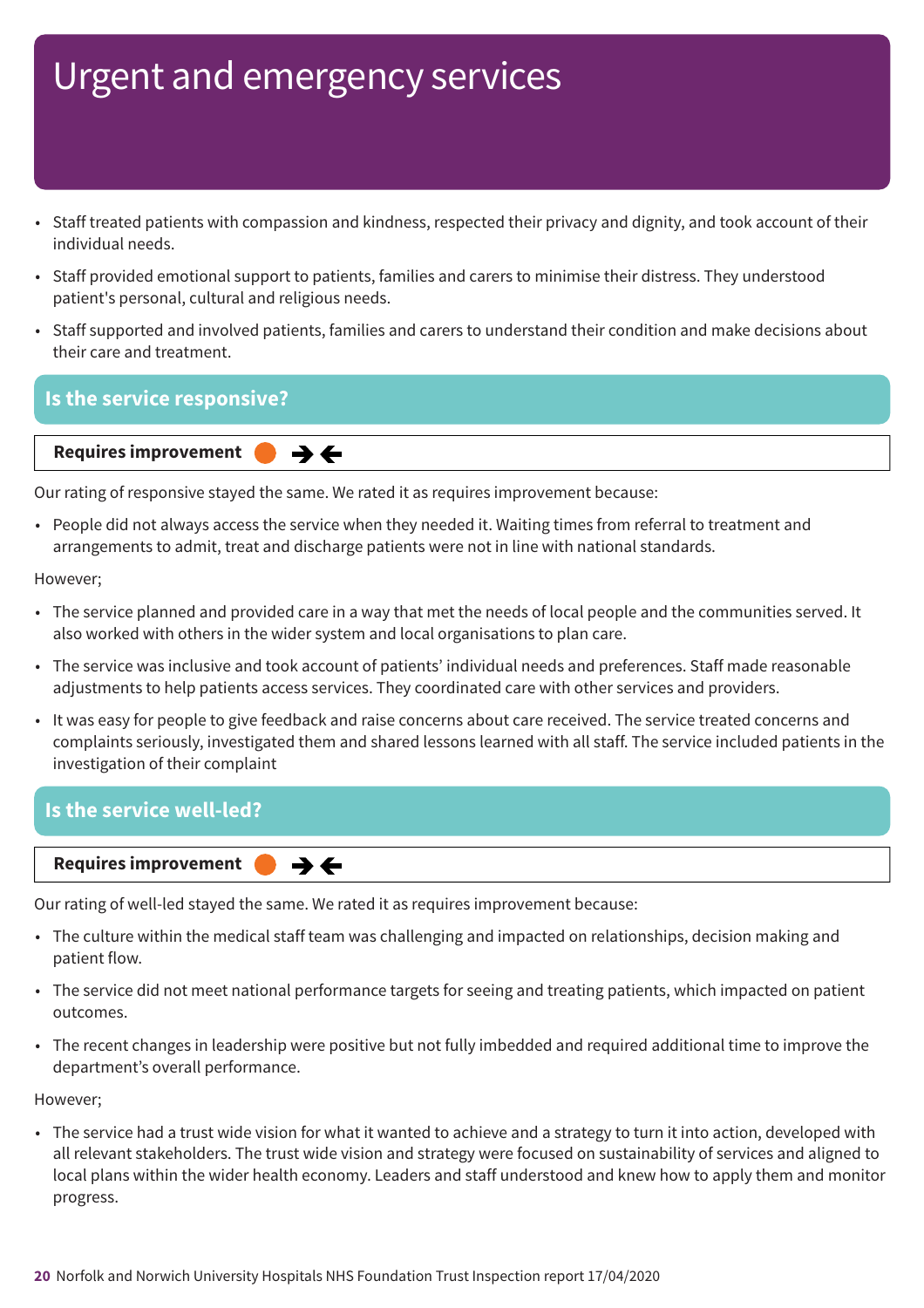- Leaders operated effective governance processes, throughout the service and with partner organisations. Staff at all levels were clear about their roles and accountabilities and had regular opportunities to meet, discuss and learn from the performance of the service.
- Leaders and teams identified and escalated relevant risks and issues and identified actions to reduce their impact. They had plans to cope with unexpected events.
- The service collected reliable data and analysed it. Staff could find the data they needed, in easily accessible formats, to understand performance, make decisions and improvements. The information systems were integrated and secure. Data or notifications were consistently submitted to external organisations as required.
- Leaders and staff actively and openly engaged with patients, staff, equality groups, the public and local organisations to plan and manage services. They collaborated with partner organisations to help improve services for patients.
- All staff were committed to continually learning and improving services. They had a good understanding of quality improvement methods and the skills to use them.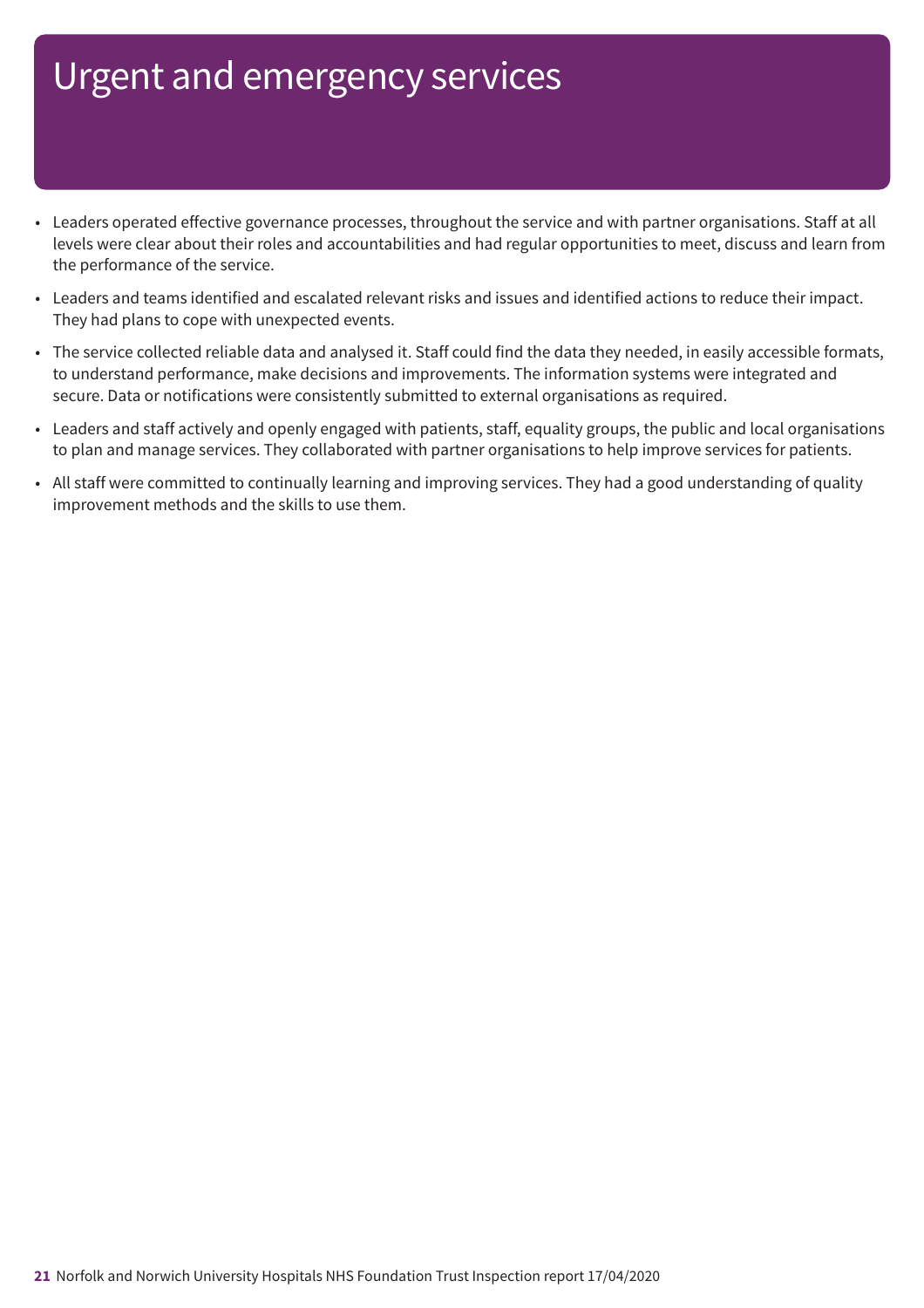

**Requires improvement**  $\rightarrow$   $\leftarrow$ 

## Key facts and figures

The trust offers a range of general and tertiary surgical services covering general surgery, urology, trauma and orthopaedics, ear nose and throat (ENT), ophthalmology, oral surgery, plastic surgery, thoracic surgery, vascular surgery, and pain management. Many specialties run a hub and spoke service, with complex surgery performed at Norfolk and Norwich University Hospital (NNUH).

The trust has 29 main operating theatres across two sites covering:

- general surgery
- urology
- trauma and orthopaedics
- ear, nose and throat (ENT)
- ophthalmology
- oral
- plastic
- thoracic
- vascular surgery

There are seven surgical wards with 230 inpatient beds for elective and non-elective patients. A further 20 beds for non-elective patients are located in the surgical emergency assessment unit (EAUS) based on Easton ward. This service receives GP referrals via a telephone service as well as referrals from A&E.

The department has access to 29 theatres (six in the day procedure unit - DPU), 17 in the main theatre complex, two obstetric theatres, two ophthalmic theatres, one Vanguard theatre and one at Cromer Hospital). Elective surgery is provided from Monday to Saturday. There are three emergency theatres which run every day, two of which provide 24 hour a day care, with the additional one covering from 7.30am to 2am daily.

All elective patients are assessed pre-operatively by nurses in the pre-assessment unit and, where appropriate, by a consultant anaesthetist. Patients are seen again on the pre-assessment unit for final pre-operative checks. The orthopaedic department specialises in major joint revision surgery, pelvic reconstruction surgery spinal surgery and paediatric surgery.

The trust has a supra-regional cancer status for penile cancer and is the regional cancer centre for head and neck cancer. The trust also has a regional diagnostic centre for sarcoma as well as acting as the regional centre for vascular surgery.

Our inspection of Norfolk and Norwich Hospital was unannounced. Prior to our inspection we reviewed data we held about the service along with information we requested from the trust.

During the inspection we spoke with 32 members of staff including doctors, nurses, therapists, health care assistants and non-clinical staff. We spoke with ten patients and two relatives, reviewed 12 patient records and considered other pieces of information and evidence to come to our judgement and ratings.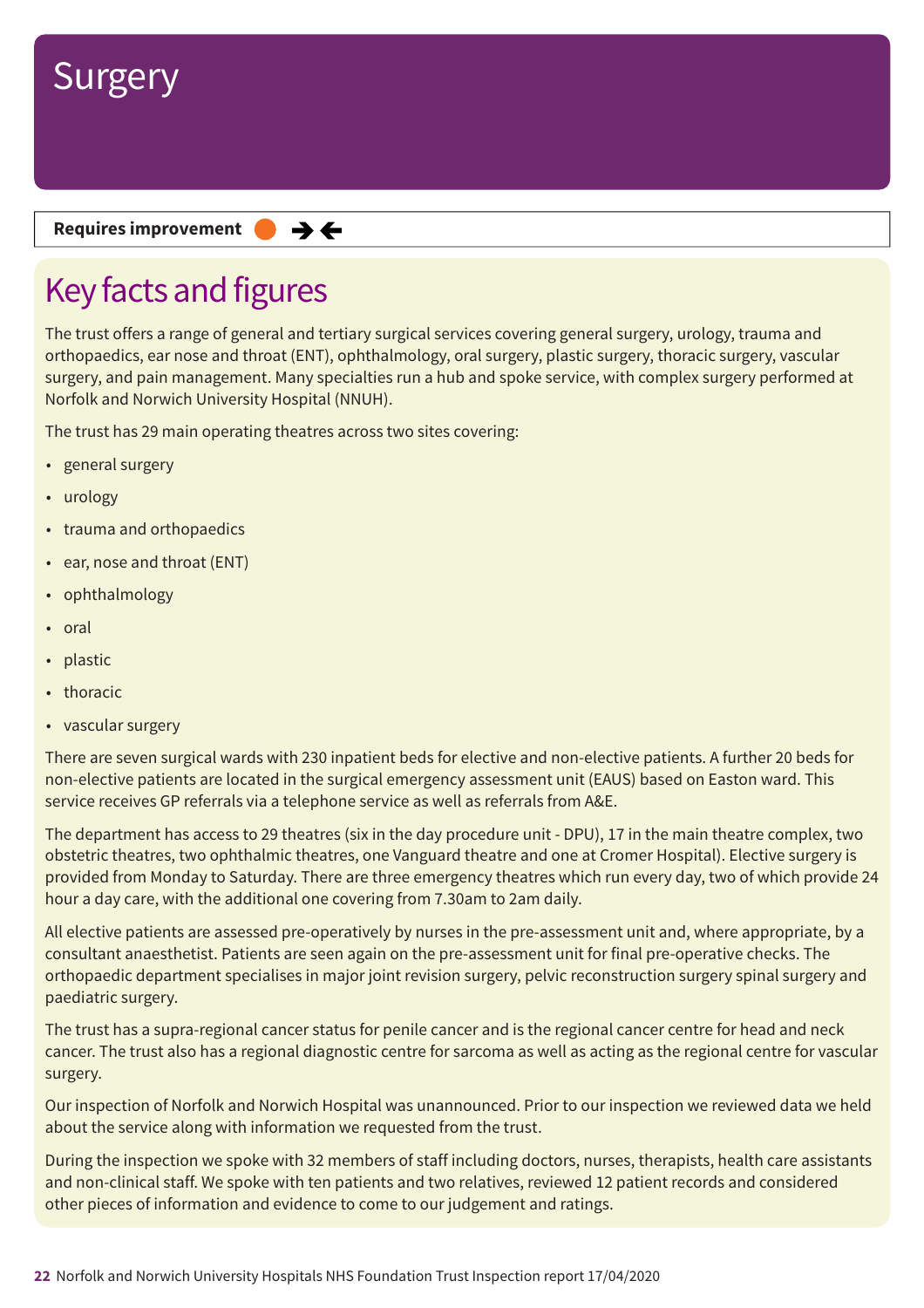The trust is among the largest national centres for robotic prostatectomy and for colorectal resection. They have supra-regional cancer status for penile cancer and are the regional cancer centre for head and neck cancer and a regional diagnostic centre for sarcoma

The trust is a participant in getting it right first time (GIRFT); with initiatives in orthopaedics to reduce costs and in urology to reduce rates of intervention for urinary tract stones by 50%. The ENT and urology teams are driving the Sustainable and Transformation Partnership (STP) agenda to redesign and enhance services regionally in partnership with neighbouring trusts.

*(Source: Acute Routine Provider Information Request (RPIR) – Acute context tab)*

The trust had 48,882 surgical admissions from March 2018 to February 2019. Emergency admissions accounted for 17,491(35.8%), 23,455 (48.0%) were day case, and the remaining 7,936 (16.2%) were elective.

*(Source: Hospital Episode Statistics)*

### **Summary of this service**

Our rating of this service stayed the same. We rated it as requires improvement because:

- Staff had training in key skills but not everyone completed it. The service did not always have suitable facilities or enough equipment. The service did not always safely and effectively manage, store and dispose of medicines. Records were not always kept in good order, complete or secure.
- People could not always access the service when they needed it and had to await treatment for long periods. They did not always receive the right care promptly. Waiting times from referral to treatment (RTT) and arrangements to admit, treat and discharge patients were varied and not always in line with national standards.
- The service provided mandatory training in key skills to all staff but not everyone completed it. Nursing staff were close to the 90% trust target for mandatory training in all but two of their twelve modules but medical staff were still further below trust target for seven modules. Medical staff did not meet the trust target in any safeguarding training modules for which they were eligible
- The service did not always have suitable facilities or enough equipment.
- The service had less medical staff, nurses and health care assistants than planned.
- Staff did not always keep detailed records of patients' care and treatment. Records were not always up-to-date or stored securely.
- The service did not use systems and processes to safely prescribe, administer, record and store medicines.

#### However;

- The service had enough staff to care for patients and keep them safe. Staff understood how to protect patients from abuse, and managed safety well. The service controlled infection risk well. Staff assessed risks to patients and acted on them. Staff learned lessons from incidents. Staff collected safety information and used it to improve the service.
- Staff provided good care and treatment and gave patients enough to eat and drink. Managers monitored the effectiveness of the service and made sure staff were competent. Key services were available seven days a week. Staff worked well together for the benefit of patients, advised them on how to lead healthier lives, supported them to make decisions about their care, and had access to good information.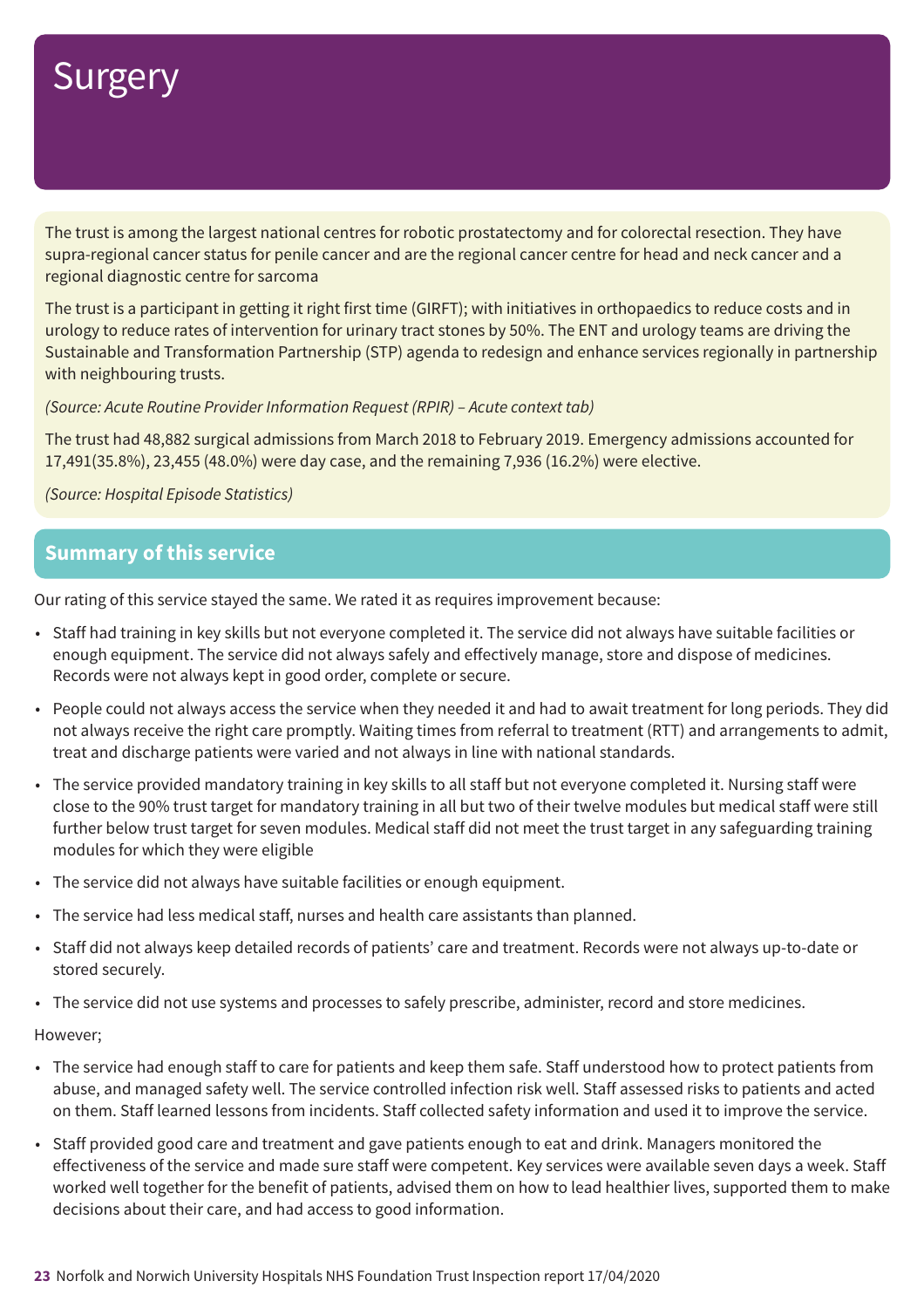- Staff treated patients with compassion and kindness, respected their privacy and dignity, took account of their individual needs, and helped them understand their conditions. They provided emotional support to patients, families and carers.
- The service planned care to meet the needs of local people, took account of patients' individual needs, and made it easy for people to give feedback.
- Leaders ran services well using reliable information systems and supported staff to develop their skills. Staff understood the service's values, and how to apply them in their work. Staff felt respected and valued. They were focused on the needs of patients receiving care. Staff were clear about their roles and accountabilities. The service engaged well with patients and the community to plan and manage services and all staff were committed to improving services continually.

### **Is the service safe?**

**Requires improvement**  $\rightarrow$   $\leftarrow$ 

Our rating of safe stayed the same. We rated it as requires improvement because:

- The service provided mandatory training in key skills to all staff but not everyone completed it. Nursing staff were close to the 90% trust target for mandatory training in all but two of their twelve modules but medical staff were still further below trust target for seven modules. Medical staff did not meet the trust target in any safeguarding training modules for which they were eligible
- The service did not always have suitable facilities or enough equipment.
- The service had less medical staff, nurses and health care assistants than planned.
- Staff did not always keep detailed records of patients' care and treatment. Records were not always up-to-date or stored securely.
- The service did not use systems and processes to safely prescribe, administer, record and store medicines.

#### However;

- Staff understood how to protect patients from abuse and the service worked well with other agencies to do so. Staff had training on how to recognise and report abuse and they knew how to apply it.
- The service controlled infection risk well. The service used systems to identify and prevent surgical site infections. Staff used equipment and control measures to protect patients, themselves and others from infection. They kept equipment and the premises visibly clean.
- Staff managed clinical waste well.
- Staff completed and updated risk assessments for each patient and removed or minimised risks. Staff identified and quickly acted upon patients at risk of deterioration.
- Nursing and support staff had the right qualifications, skills, training and experience to keep patients safe from avoidable harm and to provide the right care and treatment. Managers regularly reviewed and adjusted staffing levels and skill mix, and gave bank and agency staff a full induction.
- Medical staff had the right qualifications, skills, training and experience to keep patients safe from avoidable harm and to provide the right care and treatment. Managers regularly reviewed and adjusted staffing levels and skill mix and gave locum staff a full induction.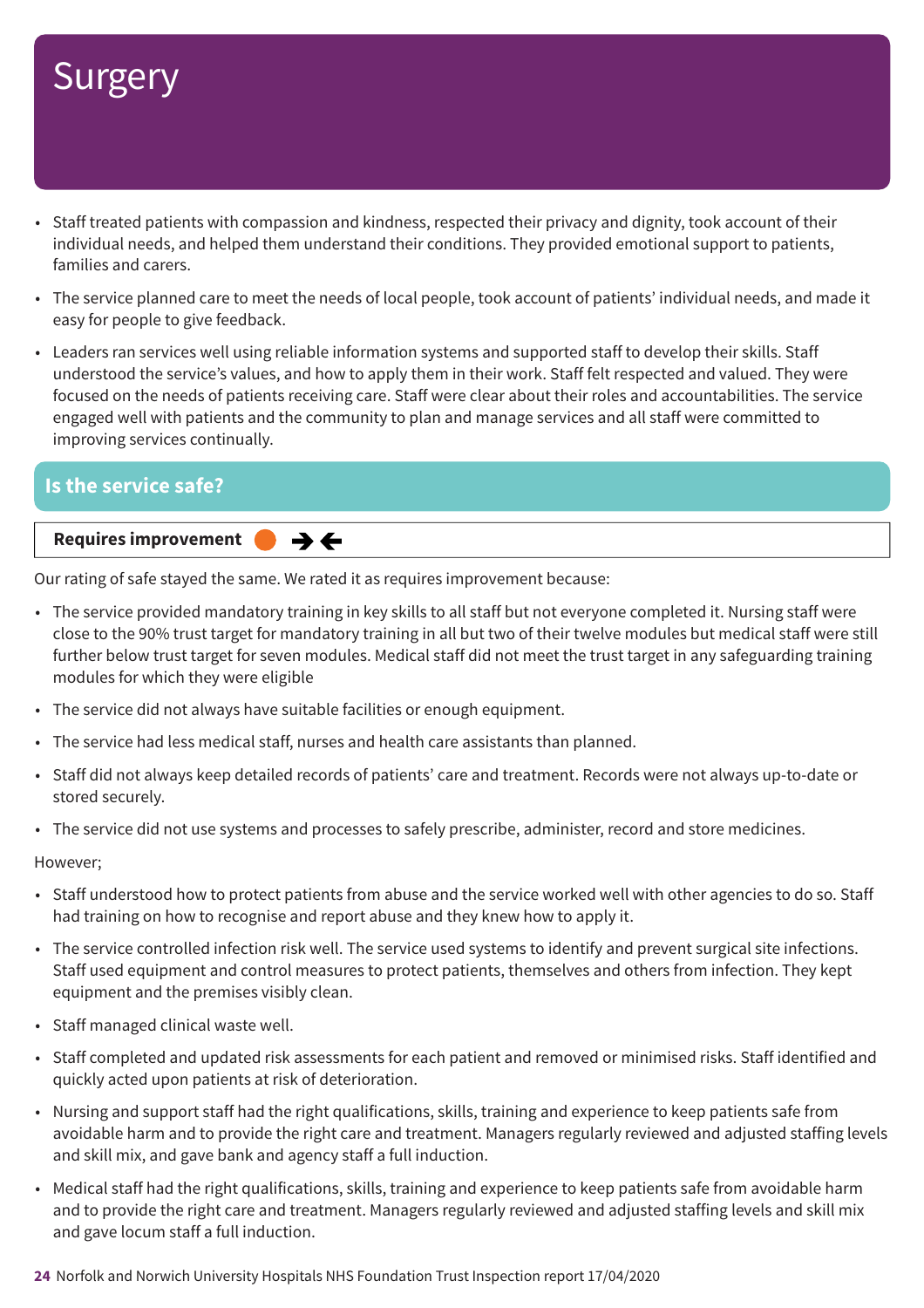- The service managed patient safety incidents well. Managers investigated incidents and shared lessons learned with the whole team and the wider service. When things went wrong, staff apologised and gave patients honest information and suitable support. Managers ensured that actions from patient safety alerts were implemented and monitored.
- The service used monitoring results well to improve safety. Staff collected safety information and shared it with staff, patients and visitors.

### **Is the service effective?**



Our rating of effective stayed the same. We rated it as good because:

- Staff always had access to up-to-date, accurate and comprehensive information on patients' care and treatment. All staff had access to an electronic records system that they could all update.
- The service provided care and treatment based on national guidance and evidence-based practice. Managers checked to make sure staff followed guidance. Staff protected the rights of patient's subject to the Mental Health Act 1983.
- Staff gave patients enough food and drink to meet their needs and improve their health. They used special feeding and hydration techniques when necessary. The service made adjustments for patients' religious, cultural and other needs.
- Staff followed national guidelines to make sure patients fasting before surgery were not without food for long periods.
- Staff assessed and monitored patients regularly to see if they were in pain. They gave additional pain relief to ease pain. Staff gave patients pain relief in a timely way.
- Staff monitored the effectiveness of care and treatment. They used the findings to make improvements and achieved good outcomes for patients. The service had been accredited under relevant clinical accreditation schemes.
- The service made sure staff were competent for their roles. Managers appraised staff's work performance and held supervision meetings with them to provide support and development.
- Doctors, nurses and other healthcare professionals worked together as a team to benefit patients. They supported each other to provide good care.
- Key services were available seven days a week to support timely patient care.
- Staff gave patients practical support and advice to lead healthier lives.
- Staff supported patients to make informed decisions about their care and treatment. They followed national guidance to gain patients' consent. They knew how to support patients who lacked capacity to make their own decisions or were experiencing mental ill health. They used agreed personalised measures that limit patients' liberty.

### **Is the service caring?**

 $\rightarrow \leftarrow$ **Same–––rating Good –––**

Our rating of caring stayed the same. We rated it as good because: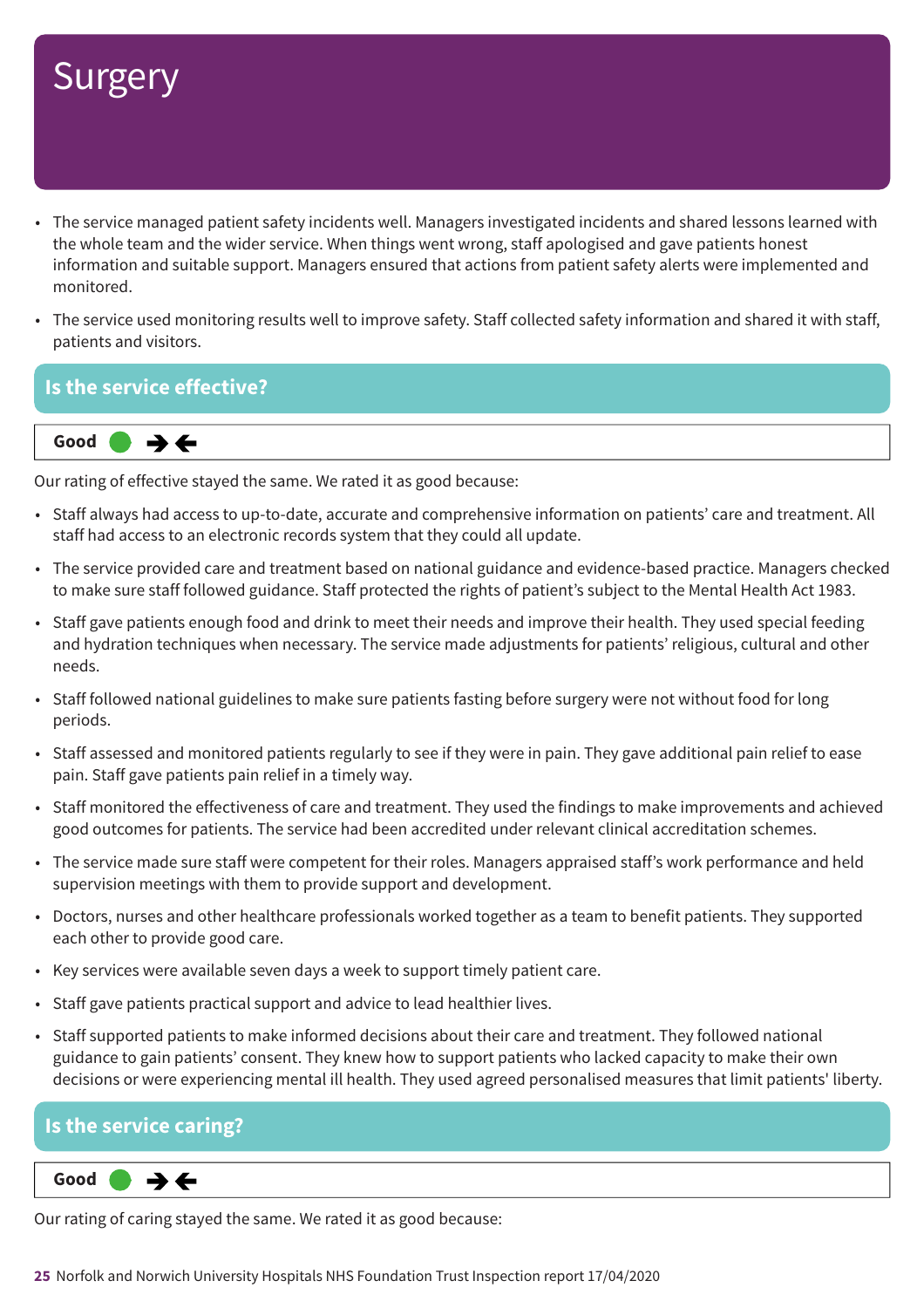- Staff treated patients with compassion and kindness, respected their privacy and dignity, and took account of their individual needs.
- Staff provided emotional support to patients, families and carers to minimise their distress. They understood patient's personal, cultural and religious needs.
- Staff supported and involved patients, families and carers to understand their condition and make decisions about their care and treatment.

### **Is the service responsive?**

**Requires improvement**  $\rightarrow$   $\leftarrow$ 

Our rating of responsive stayed the same. We rated it as requires improvement because:

- People could not always access the service when they needed it. They did not always receive the right care promptly. Waiting times from referral to treatment (RTT) and arrangements to admit, treat and discharge patients were varied and not always in line with national standards.
- The service used two bays in the day procedure unit (DPU) to escalate inpatients which meant paediatric patient procedures were cancelled. This led to increased service demand on the waiting list and delays to RTT times.
- The service received elective patient complaints due to cancellations related to the DPU ward areas.

However;

- The service planned and provided care in a way that met the needs of local people and the communities served. It also worked with others in the wider system and local organisations to plan care.
- The service was inclusive and took account of patients' individual needs and preferences. Staff made reasonable adjustments to help patients access services. They coordinated care with other services and providers.
- It was easy for people to give feedback and raise concerns about care received. The service treated concerns and complaints seriously, investigated them and shared lessons learned with all staff. The service included patients in the investigation of their complaint.

### **Is the service well-led?**

**Requires improvement** 

Our rating of well-led stayed the same. We rated it as requires improvement because:

 $\rightarrow$   $\leftarrow$ 

- Although the service's open culture continued to improve, pockets of staff did not always feel as supported as they could have been.
- Information systems were not integrated and secure. Data or notifications were not consistently submitted to external organisations as required
- There were ongoing issues with performance in surgical services and people could not always access treatment as quickly as they should.
- We found ongoing concerns with patient records and records storage in the division as well as concerns about medicines management.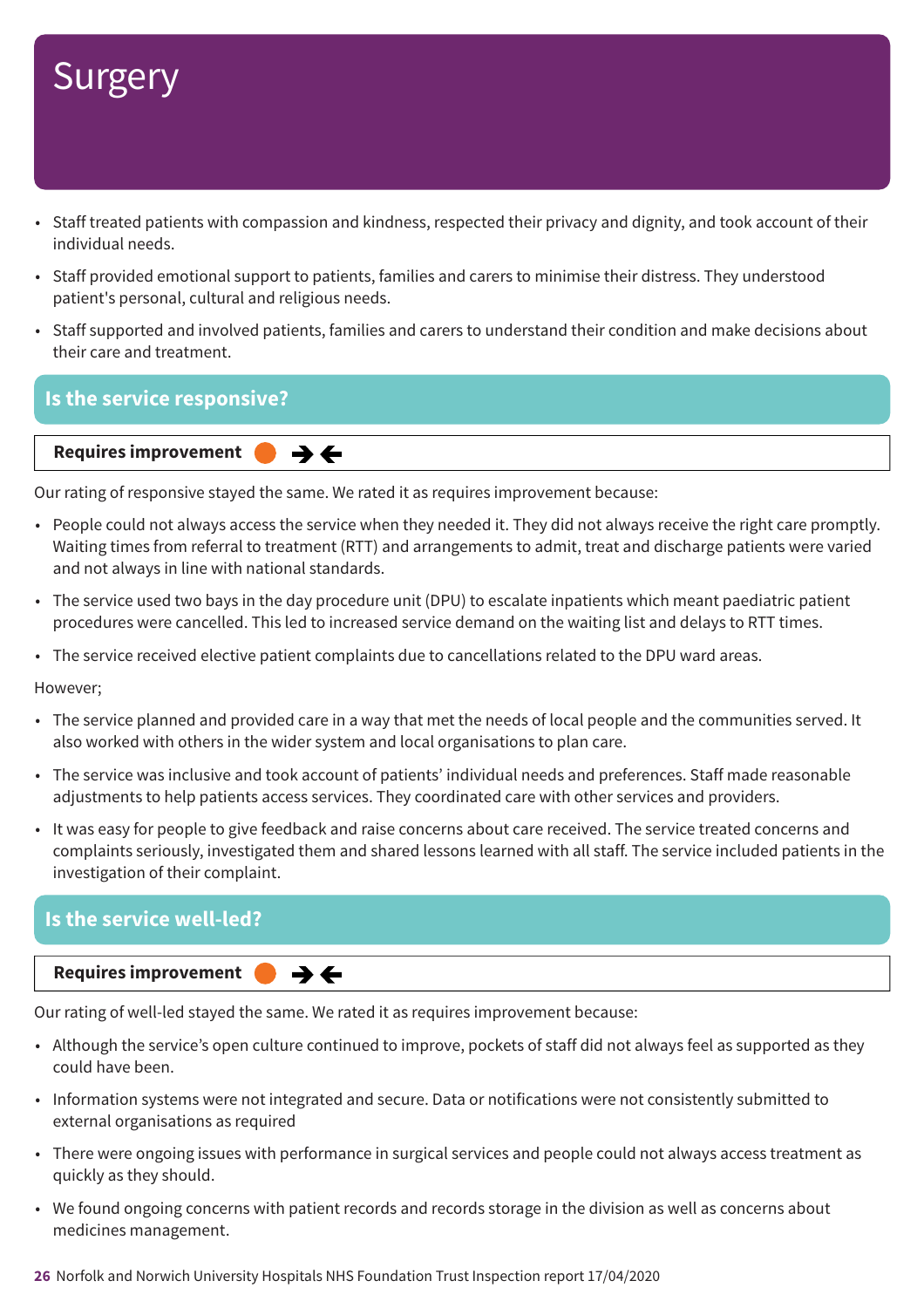However;

- Leaders had the integrity, skills and abilities to run the service. They understood and managed the priorities and issues the service faced. They supported staff to develop their skills and take on more senior roles. Managers were visible and approachable in the service for patients and staff.
- The service had a vision for what it wanted to achieve and a strategy to turn it into action, developed with all relevant stakeholders. The vision and strategy were focused on sustainability of services and aligned to local plans within the wider health economy. Leaders monitored progress. Staff mostly understood or knew how to apply the vision and strategy.
- Staff felt respected and valued. They were focused on the needs of patients receiving care. The service promoted equality and diversity in daily work, and provided opportunities for career development. Patients, their families and staff could raise concerns without fear.
- Leaders operated effective governance processes, throughout the service and with partner organisations. Staff at all levels were clear about their roles and accountabilities and had regular opportunities to meet, discuss and learn from the performance of the service.
- Leaders and teams escalated relevant risks and issues and identified actions to reduce their impact. They had plans to cope with unexpected events.
- The service collected reliable data and analysed it. Staff could find the data they needed, in easily accessible formats, to understand performance, make decisions and improvements.
- All staff were committed to continually learning and improving services. They had a good understanding of quality improvement methods and the skills to use them. Leaders encouraged innovation and participation in research.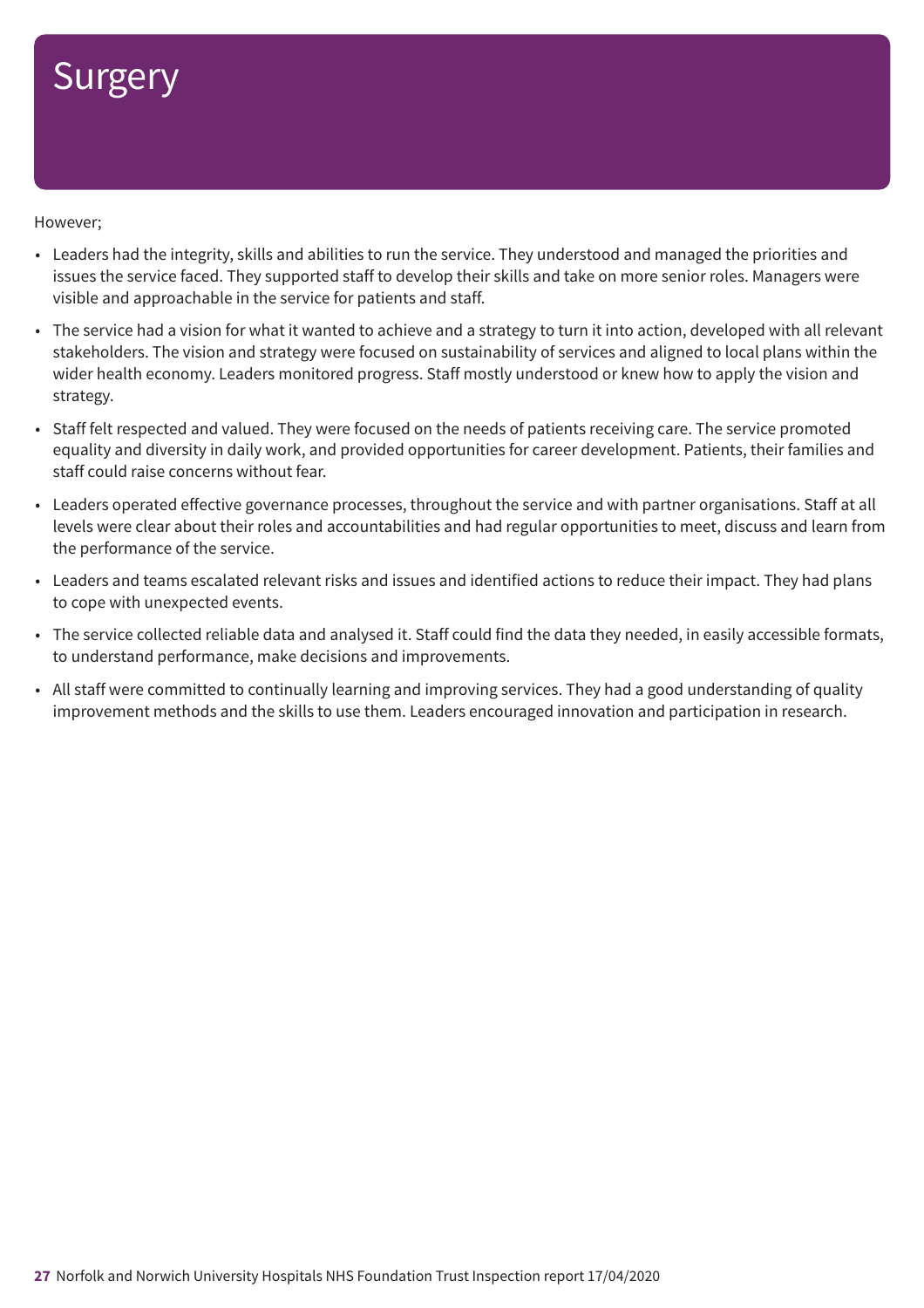### **Up––– two ratings Outstanding**

## Key facts and figures

The trust provides end of life care at Norfolk and Norwich University Hospital. End of life care encompasses all care given to patients who are approaching the end of their life and following death. It may be given on any ward or within any service in a trust. It includes aspects of essential nursing care, specialist palliative care, and bereavement support and mortuary services.

The Specialist Palliative Care Team (SPCT) delivers a seven-day service with outpatient provision. Rapid response to front door services is provided by a consultant who holds an on-call mobile telephone.

The trust provides End of Life Care (EoLC) education to all staff groups. A multidisciplinary individualised EoLC care plan has been developed by Norfolk and Norwich University Hospital's SPCT and has been adopted by all partner organisations in Central and West Norfolk. The care plan has been implemented in all adult wards.

The trust has an EoLC strategy which is available to all staff on the trust intranet. All wards have a palliative care link nurse and training sessions are provided by the SPCT. The integrated palliative care outcome scale (IPOS) measures are used for both inpatients and outpatients.

During our inspection we visited eight wards, the outpatient clinic, the Multi faith room, the mortuary and the bereavement office. We spoke with 30 staff including; doctors, consultants, nurses, mortuary staff, porters, Chaplains, administration staff and bereavement office team. We spoke with three relatives and seven patients.

We reviewed a variety of records including medical records of 10 patients who were recently deceased and five records of patients who were currently receiving care from the specialist palliative care team (SPCT).

### **Summary of this service**

Our rating of this service improved. We rated it as outstanding because:

- The service had enough staff to care for patients and keep them safe. Staff had training in key skills, understood how to protect patients from abuse, and managed safety well. The service controlled infection risk well. Staff assessed risks to patients, acted on them and kept good care records. The service managed medicines and safety incidents well and learned lessons from them. Staff collected safety information and used it to improve the service.
- Staff provided good care and treatment, gave patients enough to eat and drink, and gave them pain relief when they needed it. Managers monitored the effectiveness of the service and made sure staff were competent. Staff worked well together for the benefit of patients, supported them to make decisions about their care, and had access to good information. Key services were available seven days a week.
- Relationships between patients, those close to them and staff were strong, caring, respectful and supportive. Staff treated patients with compassion and kindness, respected their privacy and dignity and took account of their individual needs. They understood patients' personal, cultural, social and religious needs; took them into account, and found innovative ways to meet them. Staff empowered and involved patients, families and carers to understand their condition, make decisions and become partners in their care and treatment. Patients' individual preferences and needs were always reflected in how care was delivered. Staff provided emotional support to patients, families and carers which exceeded their expectations.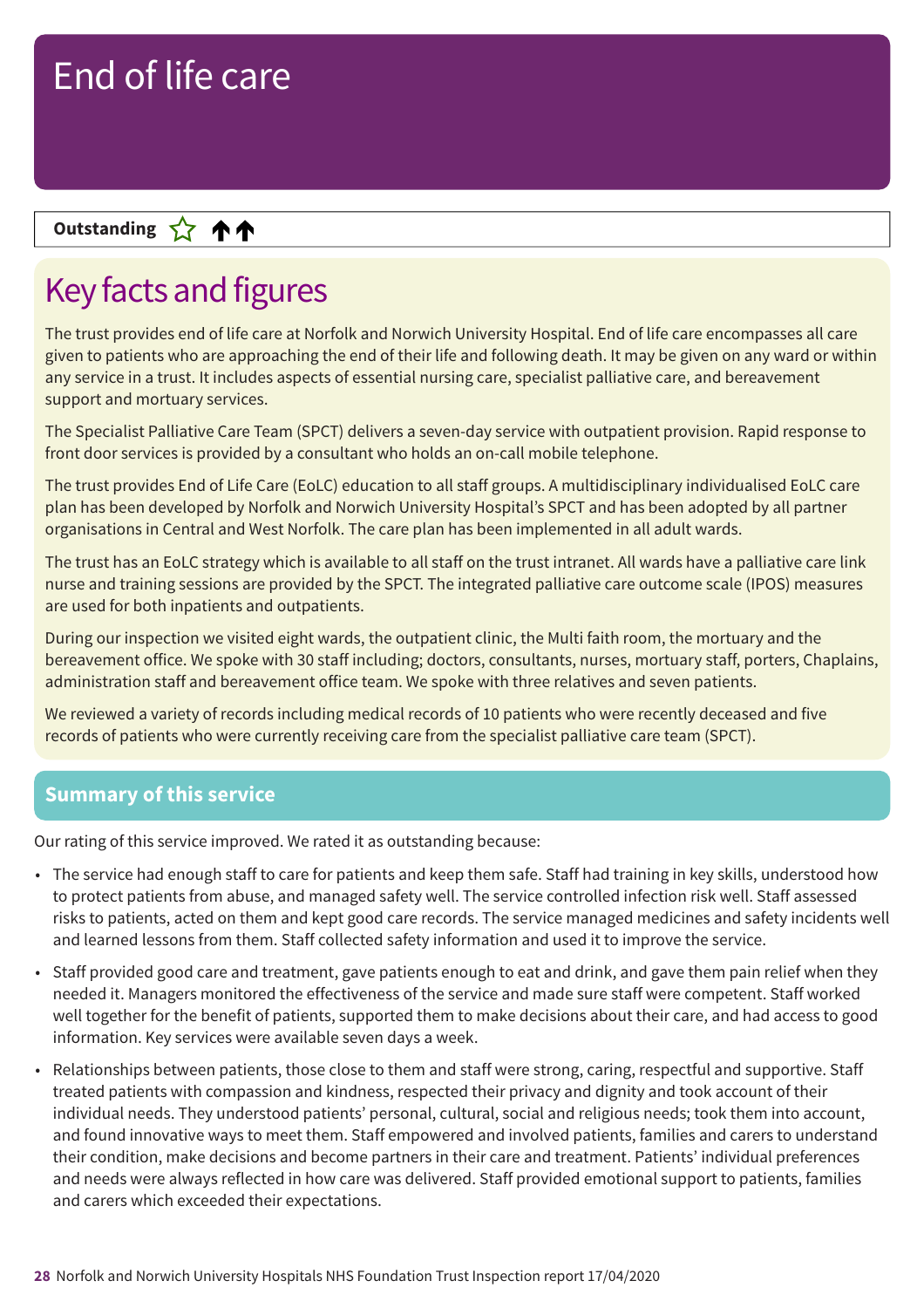- The service planned care to meet the needs of local people, was flexible, provided informed choice and ensured continuity of care. Patients' individual needs and preferences were central to the delivery of services. There was a proactive approach to understanding the needs and preferences of different groups of people, for example travellers and homeless people, and to delivering care in a way that meets these needs. People could access the service and appointments in a way and at a time that suits them. The service can demonstrate where improvements have been made as a result of learning from feedback and that learning.
- Leaders ran services well using reliable information systems and supported staff to develop their skills. Leaders had a deep understanding of issues, challenges and priorities in their service, and beyond. The strategy was stretching, challenging and innovative, while remaining achievable and staff understood it. There was a systematic approach to monitoring, reviewing and providing evidence of progress and quality. Staff felt respected, supported and valued and there were high levels of staff satisfaction. Staff were proud of the organisation as a place to work and spoke highly of the culture. Staff at all levels were actively encouraged to speak up and raise concerns. Staff were clear about their roles and accountabilities. They were focused on the needs of patients receiving care. The service engaged well with patients and the community to plan and manage services and there was a demonstrated commitment at all levels to sharing data and information proactively to drive and support internal decision making as well as system-wide working and improvement.

### **Is the service safe?**

#### ₳ **Up one rating Good –––**

Our rating of this service improved. We rated it as good because:

- The service provided mandatory training in key skills to all staff and made sure everyone completed it.
- Staff understood how to protect patients from abuse and the service worked well with other agencies to do so. Staff had training on how to recognise and report abuse and they knew how to apply it.
- Staff used infection control measures when visiting patients on wards and transporting patients after death.
- The design, maintenance and use of facilities, premises and equipment kept people safe. Staff were trained to use them. Staff managed clinical waste well.
- Staff completed and updated risk assessments for each patient and removed or minimised risks. Risk assessments considered patients who were deteriorating and in the last days or hours of their life.
- The service had enough staff with the right qualifications, skills, training and experience to keep patients safe from avoidable harm and to provide the right care and treatment. Managers regularly reviewed and adjusted staffing levels and skill mix, and gave bank, agency and locum staff a full induction.
- Staff kept detailed records of patients' care and treatment. Records were clear, up-to-date, stored securely and easily available to all staff providing care.
- The service used systems and processes to safely prescribe, administer, record and store medicines.
- The service managed patient safety incidents well. Staff recognised and reported incidents and near misses. Managers investigated incidents and shared lessons learned with the whole team and the wider service. When things went wrong, staff apologised and gave patients honest information and suitable support. Managers ensured that actions from patient safety alerts were implemented and monitored.
- The service used monitoring results well to improve safety. Staff collected safety information and shared it with staff, patients and visitors.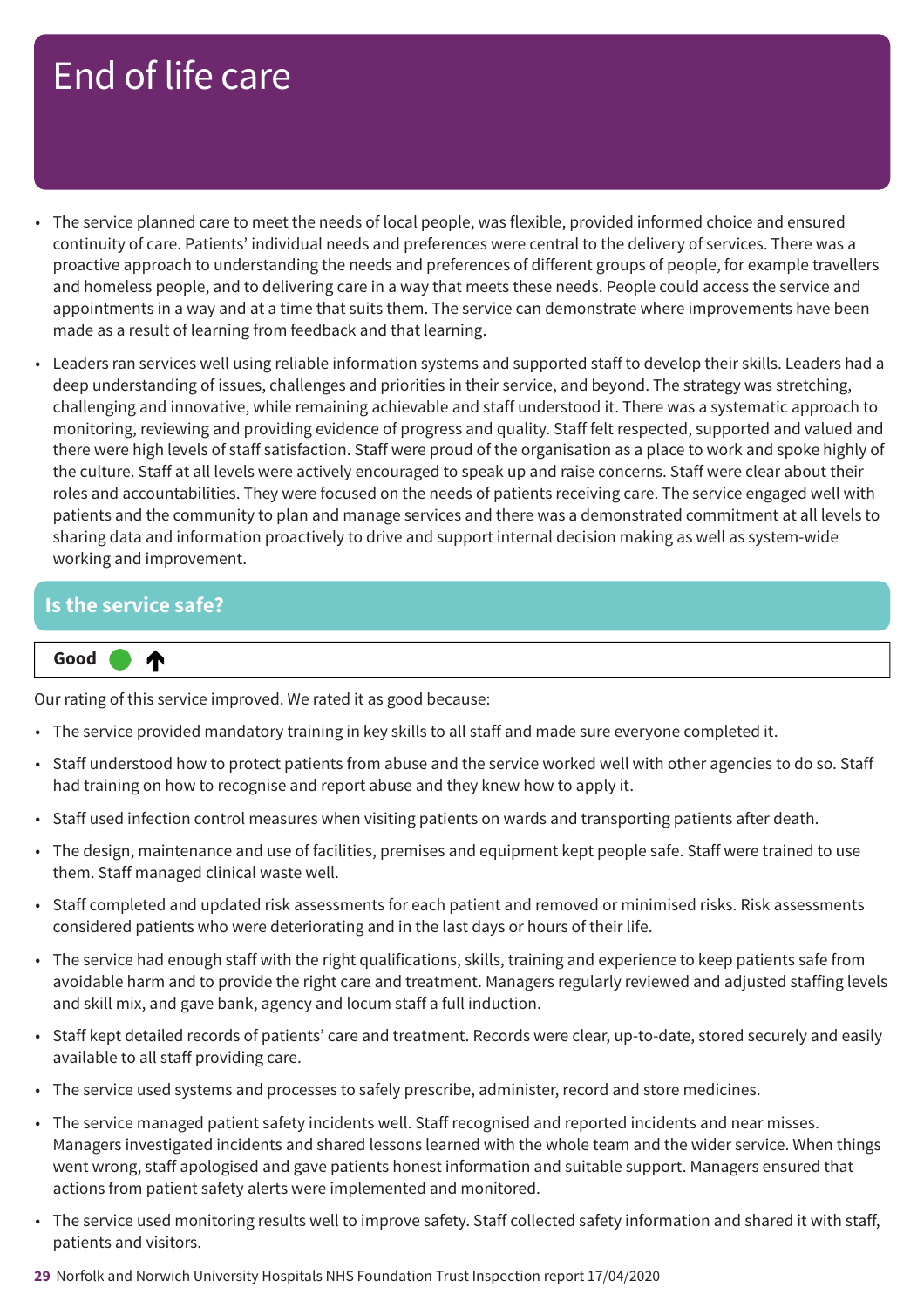However:

• Staff did not always carry out syringe driver checks in line with trust policy. Three out of eight patient medical care records we reviewed evidenced nursing staff had not completed checks four hourly or six times in 24 hours which was the trust's policy.

**Is the service effective?**



Our rating of this service improved. We rated it as good because:

- The service provided care and treatment based on national guidance and evidence-based practice. Managers checked to make sure staff followed guidance. Staff protected the rights of patients subject to the Mental Health Act 1983.
- Staff gave patients enough food and drink to meet their needs and improve their health. They used special feeding and hydration techniques when necessary. The service made adjustments for patients' religious, cultural and other needs.
- Staff assessed and monitored patients regularly to see if they were in pain and gave pain relief in a timely way.
- Staff monitored the effectiveness of care and treatment. They used the findings to make improvements and achieved good outcomes for patients.
- The service made sure staff were competent for their roles. Managers appraised staff's work performance and held supervision meetings with them to provide support and development.
- Doctors, nurses and other healthcare professionals worked together as a team to benefit patients. They supported each other to provide good care.
- Key services were available seven days a week to support timely patient care.
- Staff gave patients practical support to help them live well until they died.
- Staff supported patients to make informed decisions about their care and treatment. They followed national guidance to gain patients' consent. They knew how to support patients who lacked capacity to make their own decisions or were experiencing mental ill health. They used agreed personalised measures that limit patients' liberty.
- Staff always had access to up-to-date, accurate and comprehensive information on patients' care and treatment. All staff had access to an electronic records system that they could all update.

### **Is the service caring?**

### **Letter Cone Extending**

Our rating of this service improved. We rated it as outstanding because:

- Patients and their relatives valued their relationships with the staff team and felt that they often go 'the extra mile' for them when providing care and their care and support exceeded their expectations.
- Relationships between patients, those close to them and staff were strong, caring, respectful and supportive. Staff treated patients with compassion and kindness, respected their privacy. Staff were highly motivated and inspired to offer care that was kind and promoted people's dignity.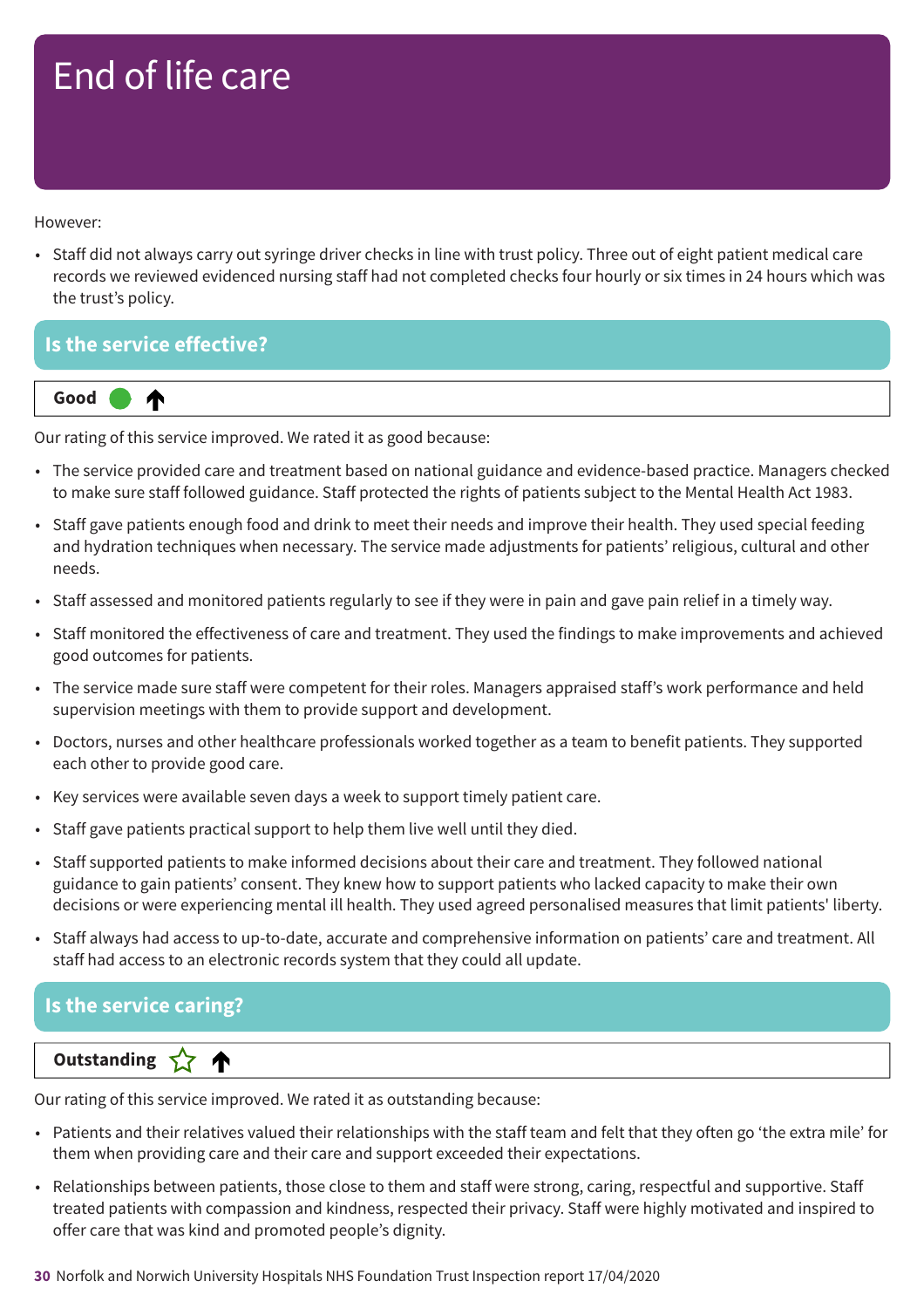- Staff provided emotional support to patients, families and carers to minimise their distress. They understood patients' personal, cultural, social and religious needs; took them into account, and found innovative ways to meet them. Staff considered the emotional and social needs as being as important as the patient's physical needs.
- Staff empowered and involved patients, families and carers to understand their condition, make decisions and become partners in their care and treatment. Patients' individual preferences and needs were always reflected in how care was delivered.

### **Is the service responsive?**



Our rating of this service improved. We rated it as good because:

- The service planned and provided care in a way that met the needs of local people and the communities served. It also worked with others in the wider system and local organisations to plan care. There was a proactive approach to understanding the needs and preferences of different groups of people, for example the traveller community and to delivering care in a way that meets these needs.
- The service was inclusive and took account of patients' individual needs and preferences. Patients' individual needs and preferences were central to the delivery of services. Staff made reasonable adjustments to help patients access services. They coordinated care with other services and providers for example, the local hospice.
- Patients could access the specialist palliative care services and appointments in a way and at a time that suits them and when and where they needed it for example outreach clinics. Waiting times from referral to achievement of preferred place of care and death were in line with good practice.
- It was easy for people to give feedback and raise concerns about care received. The service can demonstrate where improvements have been made as a result of learning from reviews, for example renaming the outpatient support clinics and that learning is shared with other services. The service treated concerns and complaints seriously, investigated them and shared lessons learned with all staff. The service included patients in the investigation of their complaint.

### **Is the service well-led?**

### **Up––– two ratings Outstanding**

Our rating of this service improved. We rated it as outstanding because:

- There was compassionate, inclusive and effective leadership. Leaders had the skills and abilities to run the service. Leaders had a deep understanding of issues, challenges and priorities in their service, and beyond and managed the priorities and issues the service faced. They were visible and approachable in the service for patients and staff. They supported staff to develop their skills and take on more senior roles.
- The service had a vision for what it wanted to achieve and a strategy to turn it into action, developed with all relevant stakeholders. The strategy was stretching, challenging and innovative, while remaining achievable and focused on sustainability of services. The strategy fully aligned with plans in the wider health economy. Leaders had a systematic approach to monitoring, reviewing and providing evidence of progress and performance and staff understood them.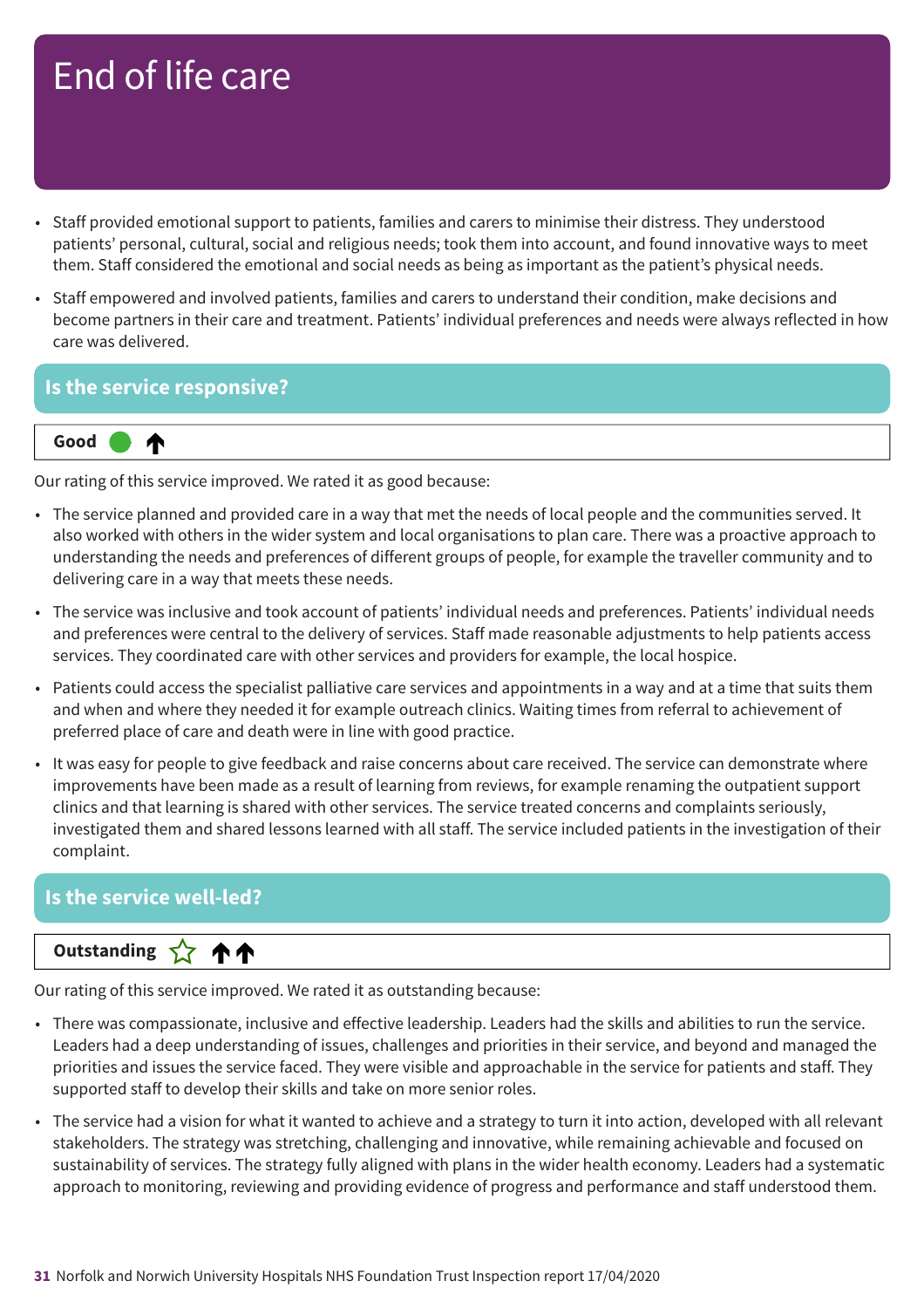- There were high levels of satisfaction across all staff. Staff felt respected, supported and valued. They were focused on the needs of patients receiving care. The service promoted equality and diversity in daily work and provided opportunities for career development. Staff were proud of the team and spoke highly of the culture. Staff, patients, their families were actively encouraged to speak up and raise concerns without fear.
- Leaders operated effective governance processes with all levels of governance functioning effectively and interacting with each other appropriately throughout the service. Staff at all levels were clear about their roles and accountabilities and had regular opportunities to meet, discuss and learn from the performance of the service.
- There was a demonstrated commitment to best practice. Leaders and teams used systems to manage performance effectively. They identified and escalated relevant risks and issues and identified actions to reduce their impact. They had plans to cope with unexpected events. Staff contributed to decision-making to help avoid financial pressures compromising the quality of care.
- There was a demonstrated commitment to sharing data and information proactively to drive and support internal decision making as well as system-wide working and improvement. The service collected reliable data and analysed it. Staff could find the data they needed, in easily accessible formats, to understand performance, make decisions and improvements. Data or notifications were consistently submitted to external organisations as required.
- Leaders and staff actively and openly engaged with patients, staff, equality groups, the public and local organisations to plan and manage services. They collaborated with partner organisations to help improve services for patients.
- All staff were committed to continually learning and improving services. They had a good understanding of quality improvement methods and the skills to use them. Leaders encouraged innovation and participation in research.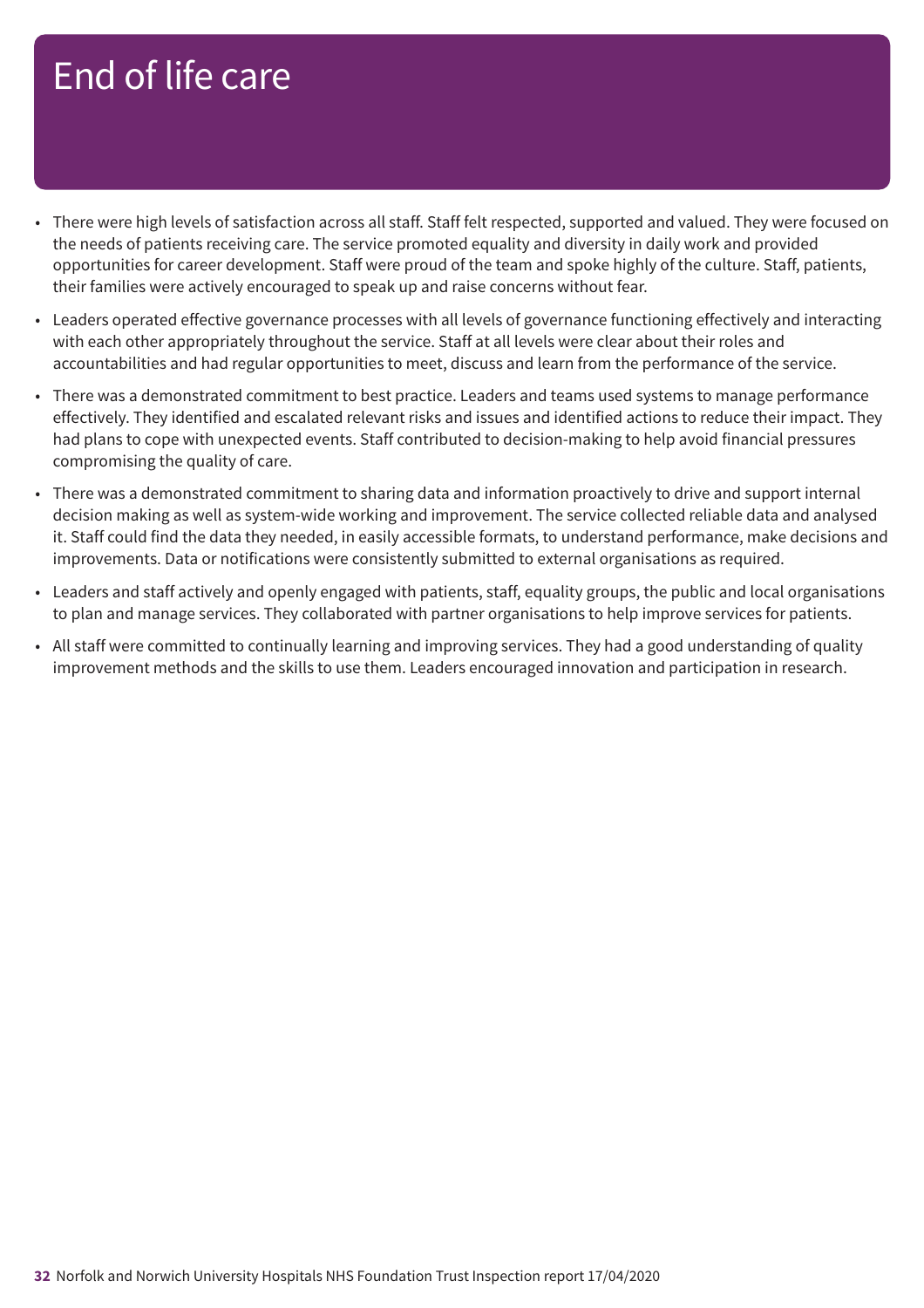

## Key facts and figures

Outpatients services are provided at Norfolk and Norwich University Hospital (NNUH), Cromer Hospital and at a number of community locations across the local area.

At NNUH there is no central outpatient department; services are provided under the leadership of each clinical division in a number of physical locations across the site. This includes:

- Medical outpatients;
- Ear, nose and throat (ENT);
- Ophthalmology clinic;
- Surgical outpatients;
- Cardiology;
- Plastics;
- Colney Centre breast imaging.

The outpatient booking call centre is based in offices across the city at Rouen Road.

The trust has an outpatients forum which has a focus on staff engagement and is led by four senior outpatient sisters. The aim of the forum is to spread best practice across the trust's outpatient services and is integral to service improvement.

The trust has launched an outpatient transformation programme with a remit to ensure consistency in respect of outpatient quality standards. The programme will explore options to move to digital solutions for outpatients via a large-scale change process involving patients, clinicians and a wide range of clinical and non-clinical stakeholders across the local health system. The trust also participates in the national NHS benchmarking network.

A regular quality audit tool is in development and there are plans to review and transform some of the basic outpatient processes such as standardised appointment letters to meet information access standards.

The physiotherapy service provides classes such as cardiac rehabilitation and vascular exercise classes as well as specialist musculo-skeletal, women's health, facial nerve palsy, plastics and hand therapy.

Rheumatology, neurology, pain management services, and respiratory outpatient services are held mainly onsite but also at community centres.

A specialist occupational therapy service assesses and treats patients referred from rheumatology consultants and general practitioners that require specialist input.

The hand therapy service is an integrated service across occupational therapy and physiotherapy, providing assessment and treatment of patients referred from hand surgeons and other plastic and orthopaedic consultants.

A specialist occupational therapy pain management service is provided as part of the trust pain management service. Occupational therapists also provide a pre-operative education and assessment service to elective hip and knee replacement patients, as part of the hip and knee school.

*(Source: Acute Routine Provider Information Request (RPIR) – Context acute tab)*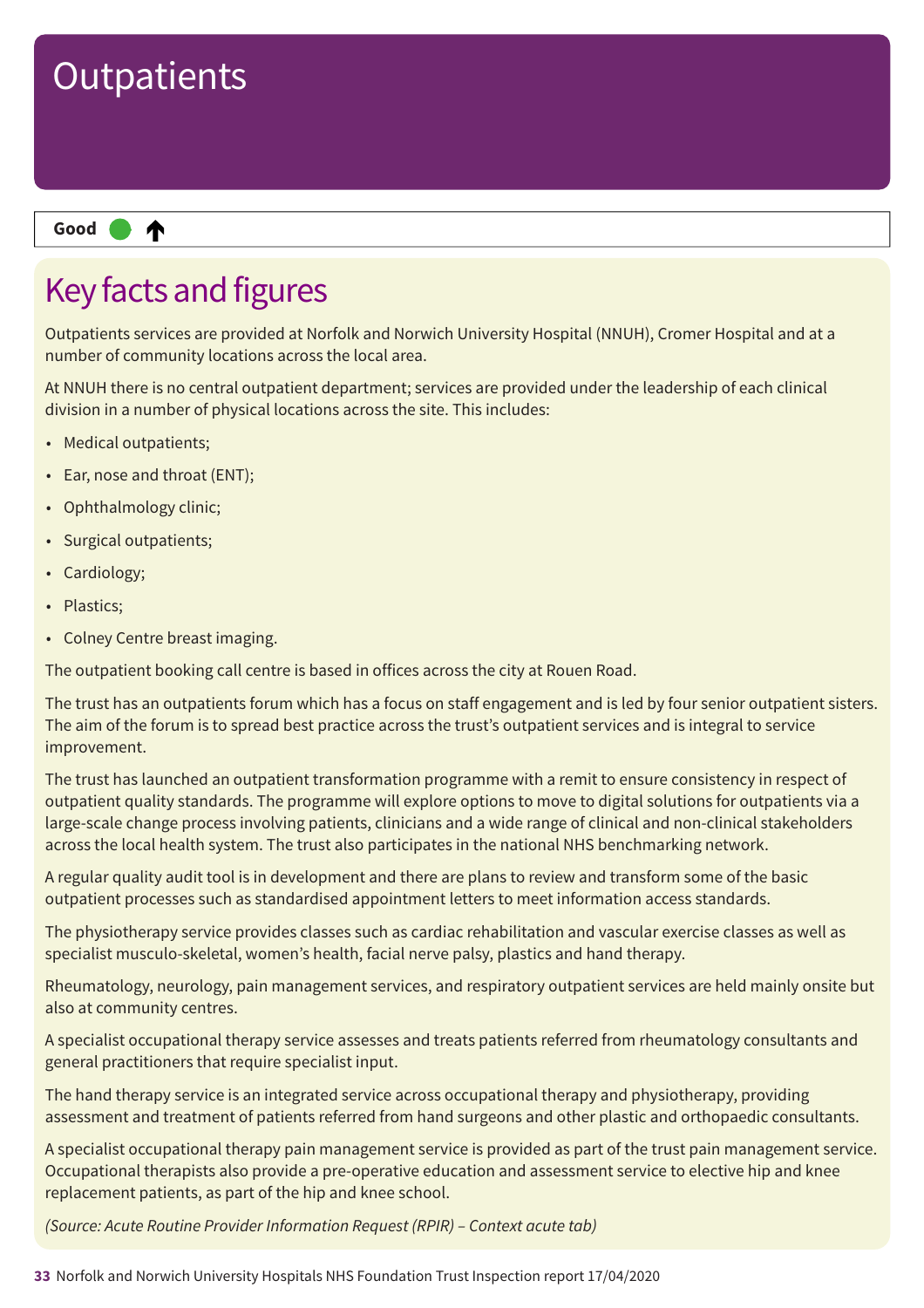#### **Total number of first and follow up appointments**

The trust had 829,560 first and follow up outpatient appointments from July 2018 to June 2019.

*(Source: Hospital Episode Statistics)*

#### **Number of appointments by site**

The trust held a total of 1,133,638 appointments from July 2018 to June 2019. The appointments attributed to the trust were those where the site was not specified.

- Norfolk and Norwich University Hospital held 1,029,129 appointments
- Cromer Hospital held 61,447 appointments
- Grove Road Ophthalmology Clinic held 14,857 appointments
- Norfolk and Norwich University Hospitals NHS Foundation Trust held 10,377 appointments
- The Roundwell Medical Centre held 4,657 appointments

*(Source: Hospital Episode Statistics)*

### **Summary of this service**

Our rating of this service improved. We rated it as good because:

- The service provided care and treatment based on national guidance and evidence-based practice. Staff competence was monitored, and staff development was supported. Doctors, nurses and allied health professionals worked collaboratively and provided patients with access to key services 24 hours per day. Staff promoted healthier lifestyles and supported patients to make decisions. Staff had a good understanding of mental capacity and worked with colleagues to ensure care was provided in the patients' best interest. However, compliance with appraisals did not meet the trust target for all staff groups.
- Staff treated patients with compassion and kindness, respected their privacy and dignity. Emotional support was available for patients and their relatives and patients' preferences were taken into consideration. Staff supported patients and their families to understand conditions and make informed decisions.
- Waiting times from referral to treatment and arrangements to admit, treat and discharge patients were varied and not always in line with national standards. However, the service worked collaboratively with the wider health system to provide individualised patient care and treatment. Services were inclusive and considered any special requirements, adjusting services to meet patients needs where possible. Patients were able to give feedback, and when they did, it was considered and acted upon by the clinical team. Patients were given feedback about their concerns.
- Leaders had skills and abilities to run the service. They were visible and approachable and supported staff. There was a vision and a strategy which had been developed with relevant stakeholders. Staff felt respected, supported and valued. The service had effective governance processes and performance was reviewed. Risks were escalated, and actions taken to reduce their impact. The service collected reliable data and analysed it. Leaders and staff actively and openly engaged with patients, staff, equality groups, the public and local organisations. All staff were committed to continually learning and improving services.

However;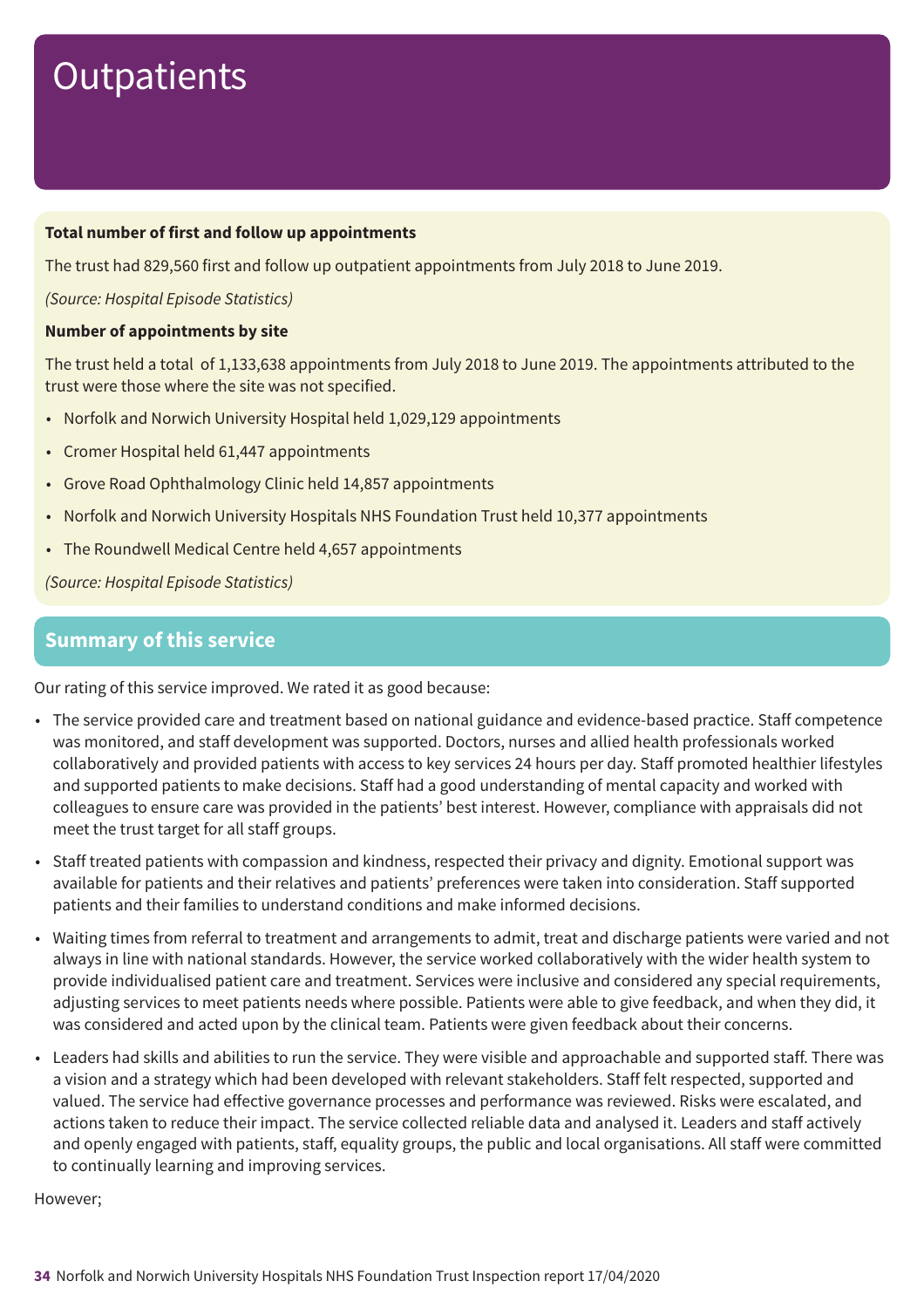• We found several sterile equipment items which were out of date and therefore not safe to use. There was not always safe and effective management of medicines and records were not always kept in good order or securely. Staff did not always report incidents. However, services managed infection control risks well, and environments were clean and suitable for their use. There was adequate staff, who were trained appropriately for their roles. Staff were inducted into clinical areas and supported.

### **Is the service safe?**

**Requires improvement**  $\rightarrow$   $\leftarrow$ 

Our rating of safe stayed the same. We rated it as requires improvement because:

- We found some sterile equipment was found to be out of date.
- Staff kept records of patients' care and treatment, but they were not stored securely.
- The service had systems and processes to prescribe, administer, record and store medicines. However, these were not always followed or in line with guidance.
- Staff recognised incidents and near misses, but they did not always report them.

#### However;

- The service provided mandatory training in key skills to all staff. Qualified nursing staff and allied health professional staff compliance was below the trust targets in a number of topics.
- Staff understood how to protect patients from abuse and the service worked well with other agencies to do so. Staff had training on how to recognise and report abuse and they knew how to apply it.
- The service-controlled infection risk well. Staff used equipment and control measures to protect patients, themselves and others from infection. They kept equipment and the premises visibly clean.
- The design, maintenance and use of facilities, premises and equipment kept people safe. Staff were trained to use them. Staff managed clinical waste well.
- Staff completed and updated risk assessments for each patient and removed or minimised risks. Staff identified and quickly acted upon patients at risk of deterioration.
- The service had enough nursing and support staff with the right qualifications, skills, training and experience to keep patients safe from avoidable harm and to provide the right care and treatment. Managers regularly reviewed and adjusted staffing levels and skill mix, and gave bank and agency staff a full induction.
- The service had enough medical staff with the right qualifications, skills, training and experience to keep patients safe from avoidable harm and to provide the right care and treatment. Managers regularly reviewed and adjusted staffing levels and skill mix and gave locum staff a full induction.
- The service had enough allied health professionals with the right qualifications, skills, training and experience to keep patients safe from avoidable harm and to provide the right care and treatment. Managers regularly reviewed and adjusted staffing levels and skill mix, and gave bank and agency staff a full induction.
- The service used monitoring results well to improve safety. Staff collected safety information and shared it with staff, patients and visitors.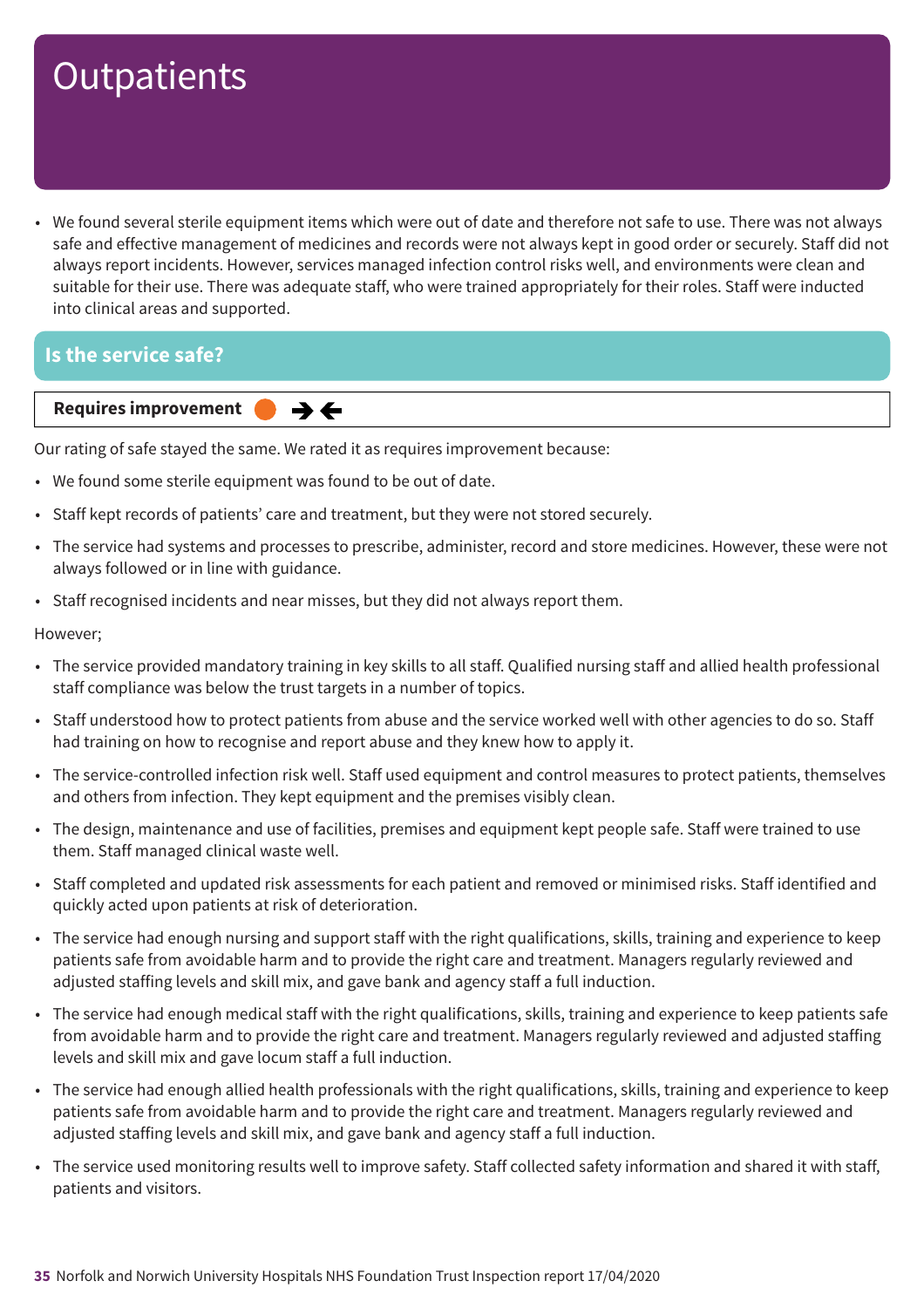### **Is the service effective?**

We currently do not rate effective.

- The service provided care and treatment based on national guidance and evidence-based practice. Managers checked to make sure staff followed guidance. Staff protected the rights of patients subject to the Mental Health Act 1983.
- Outpatients services did not routinely provide nutrition and hydration for patients. This was because, patients were attending for a short period only.
- Staff assessed patients regularly to see if they were in pain and gave pain relief in a timely way. They supported those unable to communicate using suitable assessment tools and gave additional pain relief to ease pain.
- The service made sure staff were competent for their roles. Managers appraised staff's work performance and held supervision meetings with them to provide support and development.
- Doctors, nurses and other healthcare professionals worked together as a team to benefit patients. They supported each other to provide good care.
- Key services were available seven days a week to support timely patient care.
- Staff gave patients practical support and advice to lead healthier lives.
- Staff supported patients to make informed decisions about their care and treatment. They followed national guidance to gain patients' consent. They knew how to support patients who lacked capacity to make their own decisions or were experiencing mental ill health. They used agreed personalised measures that limit patients' liberty.

#### However;

• Compliance with appraisals did not meet the trust targets for all staff groups.

### **Is the service caring?**



Our rating of caring stayed the same. We rated it as good because:

- Staff treated patients with compassion and kindness, respected their privacy and dignity, and took account of their individual needs.
- Staff provided emotional support to patients, families and carers to minimise their distress. They understood patient's personal, cultural and religious needs.
- Staff supported and involved patients, families and carers to understand their condition and make decisions about their care and treatment.

### **Is the service responsive?**



Our rating of responsive improved. We rated it as good because: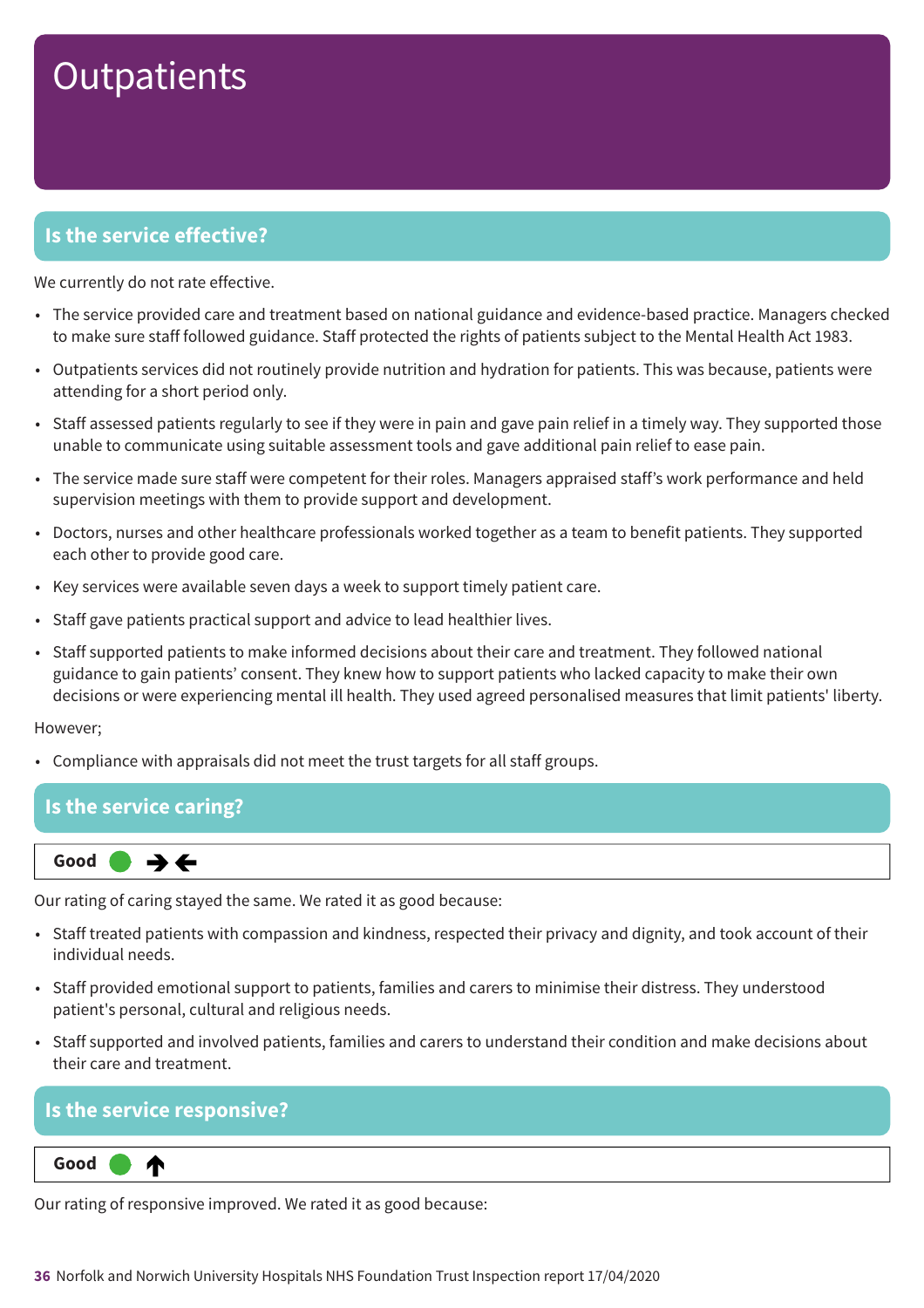- The service planned and provided care in a way that met the needs of local people and the communities served. It also worked with others in the wider system and local organisations to plan care.
- The service was inclusive and took account of patients' individual needs and preferences. Staff made reasonable adjustments to help patients access services. They coordinated care with other services and providers.
- It was easy for people to give feedback and raise concerns about care received. The service treated concerns and complaints seriously, investigated them and shared lessons learned with all staff. The service included patients in the investigation of their complaint.

However;

• Waiting times from referral to treatment and arrangements to admit, treat and discharge patients were varied and not always in line with national standards.

### **Is the service well-led?**  $\rightarrow$   $\leftarrow$ **Same–––rating Good –––**

Our rating of well-led improved. We rated it as good because:

- Leaders had the skills and abilities to run the service. They understood and managed the priorities and issues the service faced. They were visible and approachable in the service for patients and staff. They supported staff to develop their skills and take on more senior roles.
- The service had a vision for what it wanted to achieve and a strategy to turn it into action, developed with all relevant stakeholders. The vision and strategy were focused on sustainability of services and aligned to local plans within the wider health economy. Leaders and staff understood and knew how to apply them and monitor progress.
- Staff felt respected, supported and valued. They were focused on the needs of patients receiving care. The service promoted equality and diversity in daily work and provided opportunities for career development. The service had an open culture where patients, their families and staff could raise concerns without fear.
- Leaders operated effective governance processes, throughout the service and with partner organisations. Staff at all levels were clear about their roles and accountabilities and had regular opportunities to meet, discuss and learn from the performance of the service.
- Leaders and teams used systems to manage performance effectively. They identified and escalated relevant risks and issues and identified actions to reduce their impact. They had plans to cope with unexpected events. Staff contributed to decision-making to help avoid financial pressures compromising the quality of care.
- The service collected reliable data and analysed it. Staff could find the data they needed, in easily accessible formats, to understand performance, make decisions and improvements.
- Leaders and staff actively and openly engaged with patients, staff, equality groups, the public and local organisations to plan and manage services. They collaborated with partner organisations to help improve services for patients.
- All staff were committed to continually learning and improving services. They had a good understanding of quality improvement methods and the skills to use them. Leaders encouraged innovation and participation in research.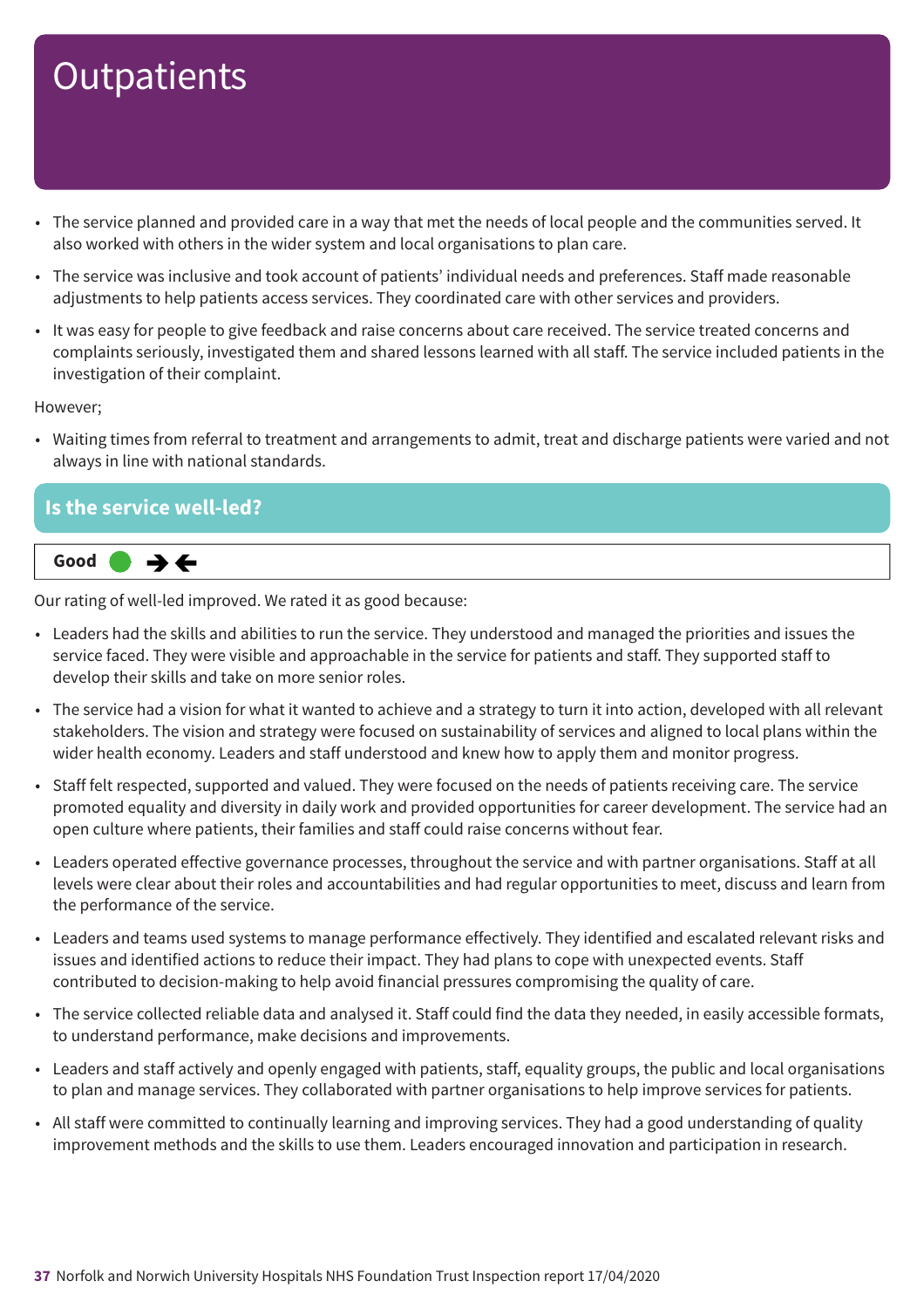## Requirement notices

### Action we have told the provider to take

The table below shows the legal requirements that the service provider was not meeting. The provider must send CQC a report that says what action it is going to take to meet these requirements.

For more information on things the provider must improve, see the Areas for improvement section above.

**Please note:** Regulatory action relating to primary medical services and adult social care services we inspected appears in the separate reports on individual services (available on our website www.cqc.org.uk)

**This guidance** (see goo.gl/Y1dLhz) describes how providers and managers can meet the regulations. These include the fundamental standards – the standards below which care must never fall.

### **Regulated activity**

Diagnostic and screening procedures

Treatment of disease, disorder or injury

### Regulation

Regulation 12 HSCA (RA) Regulations 2014 Safe care and treatment

| Regulated activity                       | Regulation                                        |
|------------------------------------------|---------------------------------------------------|
| Treatment of disease, disorder or injury | Regulation 18 HSCA (RA) Regulations 2014 Staffing |

### **Regulated activity**

### Regulation

Treatment of disease, disorder or injury Regulation 17 HSCA (RA) Regulations 2014 Good governance